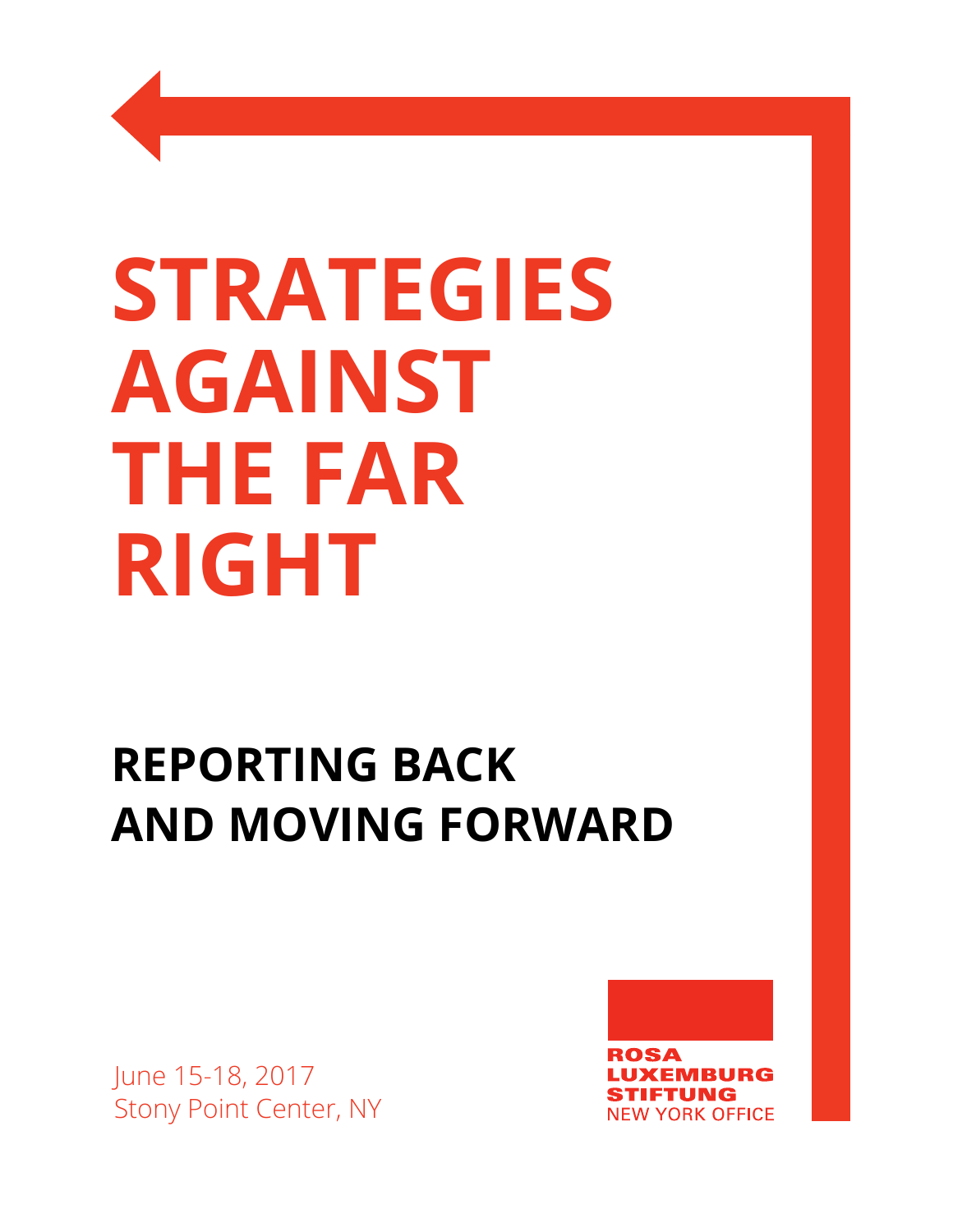

# **Table of Contents**

# **Strategies Against the Far Right**

**Reporting Back and Moving Forward**

| Connective Tissue: From Frontline Strategies to Long-term Transformation18 |  |
|----------------------------------------------------------------------------|--|
|                                                                            |  |

Published by the Rosa Luxemburg Stiftung, New York Office, August 2017

Compiled by James P. Hare

**Editors:** Stefanie Ehmsen and Albert Scharenberg **Address:** 275 Madison Avenue, Suite 2114, New York, NY 10016 **Email:** info.nyc@rosalux.org; **Phone:** +1 (917) 409-1040

The Rosa Luxemburg Foundation is an internationally operating, progressive non-profit institution for civic education. In cooperation with many organizations around the globe, it works on democratic and social participation, empowerment of disadvantaged groups, alternatives for economic and social development, and peaceful conflict resolution.

The New York Office serves two major tasks: to work around issues concerning the United Nations and to engage in dialogue with North American progressives in universities, unions, social movements, and politics.

# **www.rosalux-nyc.org**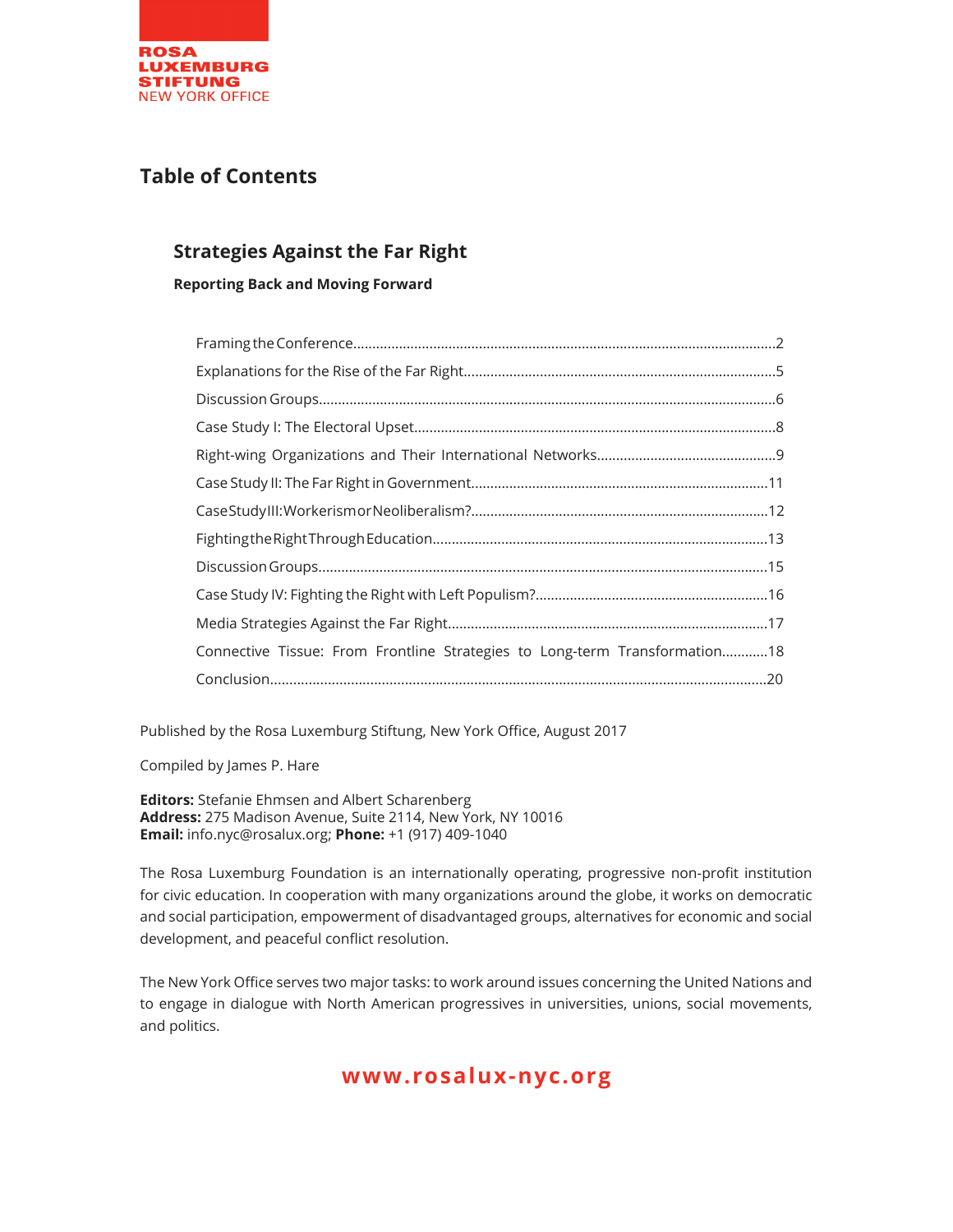

# **Strategies Against the Far Right**

# **Reporting Back and Moving Forward**

From June 15-18, 2017, the Rosa Luxemburg Stiftung—New York Office held a retreat in Stony Point, New York. An hour north of New York City in the Hudson River Valley, this scenic town is best known as the location of a Revolutionary War battle. In 2016, like much of New York State, the town voted for Donald Trump, but we were on more friendly terrain, enjoying the hospitality of the intentional community at the Stony Point Center, a space that is dedicated to "welcoming across boundaries, nurturing inclusive community, and cultivating peace and justice."

The setting was bucolic, with ample common areas both inside and out. Deer traipsed threw the grounds, menacing the center's ample gardens and delighting visitors who had never seen this exotic North American beast before. Chickens clucked. Gentle rains came and went.

The goal of the retreat was to identify the array of rising far right formations across North America and Europe, and to discuss tactics and strategies to counter their increasing influence on both sides of the Atlantic and indeed globally. To do this, we gathered leading progressive voices ranging from the state of California to the country of Turkey, from the American South to Quebec, from Germany to Greece, and beyond. Among our participants were journalists, movement activists, trade unionists, political party members, and, of course, academics and experts working in NGOs and watch-dog organizations.

Over two full days and two half days, we discussed a wide range of issues. We traced out

explanations for the recent rise of the far right, including: economic crisis and the threatened middle classes; the draw of authoritarian personalities; racism and anti-Semitism; the failure of the liberal model of neoliberal governance; and the enduring grip of heteropatriarchy. We also analyzed a number of comparative case studies: Trump, Brexit, and the electoral upset; Hungary, Poland, Turkey and the far right in government; France's Front National versus Germany's AfD; and views from Greece and Spain on how to fight the right with left populism.

We also mapped out right-wing organizations and their international networks; discussed how to fight the right through education; and analyzed how to connect frontline strategies to long-term transformation, including through the use of media strategies. Throughout, we had both formal and informal spaces for smaller groups to break into discussion. More broadly, the retreat gave our approximately 55 participants plenty of chances to get to know each other, strengthen their own networks, and also to unwind.

Like all such gatherings, much of the work of the retreat took place in between formal sessions, over meals, or over drinks. This report cannot give a full sense of the connections that were forged or the discussions that took place in these informal spaces, but it seeks to provide an overview of the prepared contributions and the rich discussions that followed.

This report reflects one interpretation of several days that were rich in conversation about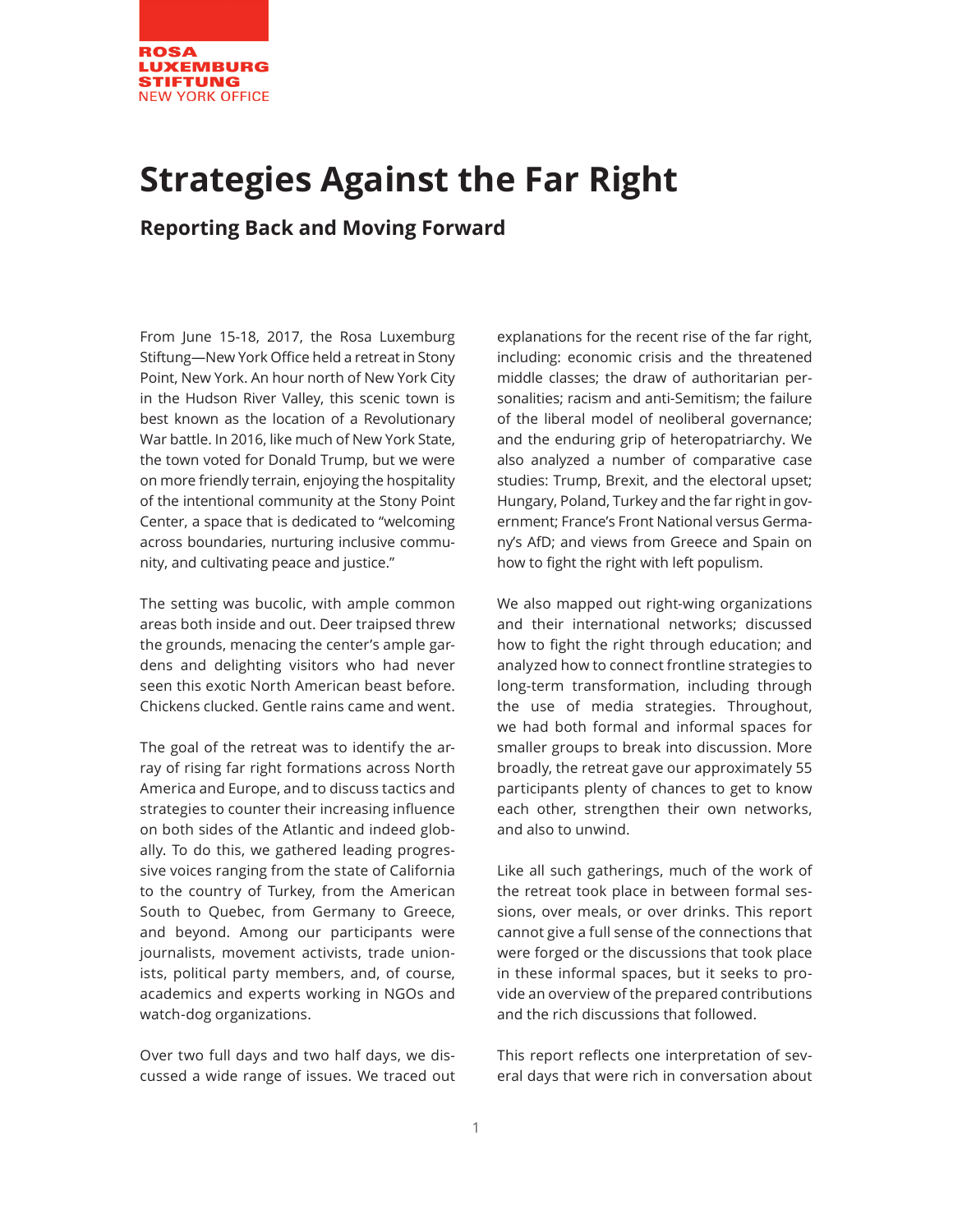

complex and highly debated topics. There could hardly be a critical participant who would agree with the totality of what they heard over these days or with the entirety of what they will read below. As such this report in no way seeks to be an exhaustive or authoritative account of this retreat. Rather, we hope that it will be read as another piece in the ongoing discussions about how progressive forces may strengthen strategies against the rise of the far right.

# **Framing the Conference**

#### **Stefanie Ehmsen and Albert Scharenberg, Co-Directors, Rosa Luxemburg Stiftung— New York Office**

The topic of the workshop is timely. From Rodrigo Duterte to Narendra Modi to Michel Temer to Recep Tayyip Erdoğan to Donald Trump, we are confronted with an authoritarian style of politics that used to be rare but is now catching on, especially in the West. Even though the far right has not performed as well as expected in some recent elections in Europe, these politicians are still gaining votes.

First we need to analyze the phenomenon. Then we need to talk about strategies to confront the far right. We want to explore these issues with open minds. We need to revisit the assumptions that progressives often bring with them if we are going to develop effective strategies. All too often, we base our politics on assumptions that don't reflect the world we live in.

Neoliberal transformation must be considered as a factor in the rise of the far right. Neoliberalism is often left out of mainstream explanations for the rise of the far right because it is a threat to the powers-that-be. If it is a factor, though, then we need to change policies. Austerity has been undermining community and solidarity and challenging even the notion of society. In Margaret Thatcher's infamous words, "there is no such thing as society. There are individual men and women, and there are families."

Neoliberalism has reshaped society, as well as our own hearts and mind—how we feel and think. It has succeeded in replacing the old hegemony with a new one. Combined with the weakening and collapse of mediating institutions, democracy is becoming weaker as the radical right is attacking this very notion of democracy.

We regularly make fun of the myriad leftist groups that exist, but the political right faces a similar challenge. There are numerous formations, and they are very different from each other. Saying that everyone to the right of Angela Merkel is a "fascist" is at best an oversimplification and—more bluntly—far from the truth. The transatlantic right includes anti-Semites and anti-Muslims, neoliberals and anti-neoliberals, post-fascists and right-wing populists. Is there a hegemony in the making among these groups?

There is no simple class analysis of these groups. Some of them have achieved a mass following among working-class people. None of them have the clear support of the elite—not even Trump. How is it that the radical right has achieved such a large—if uneven—following among the working class? After all, not even the Nazis were able to achieve a majority of working-class support.

While Trump's white working-class support may have been exaggerated by the media, he did attract wide support among the white working class. At least forty percent of people in households earning less than \$50,000 per year voted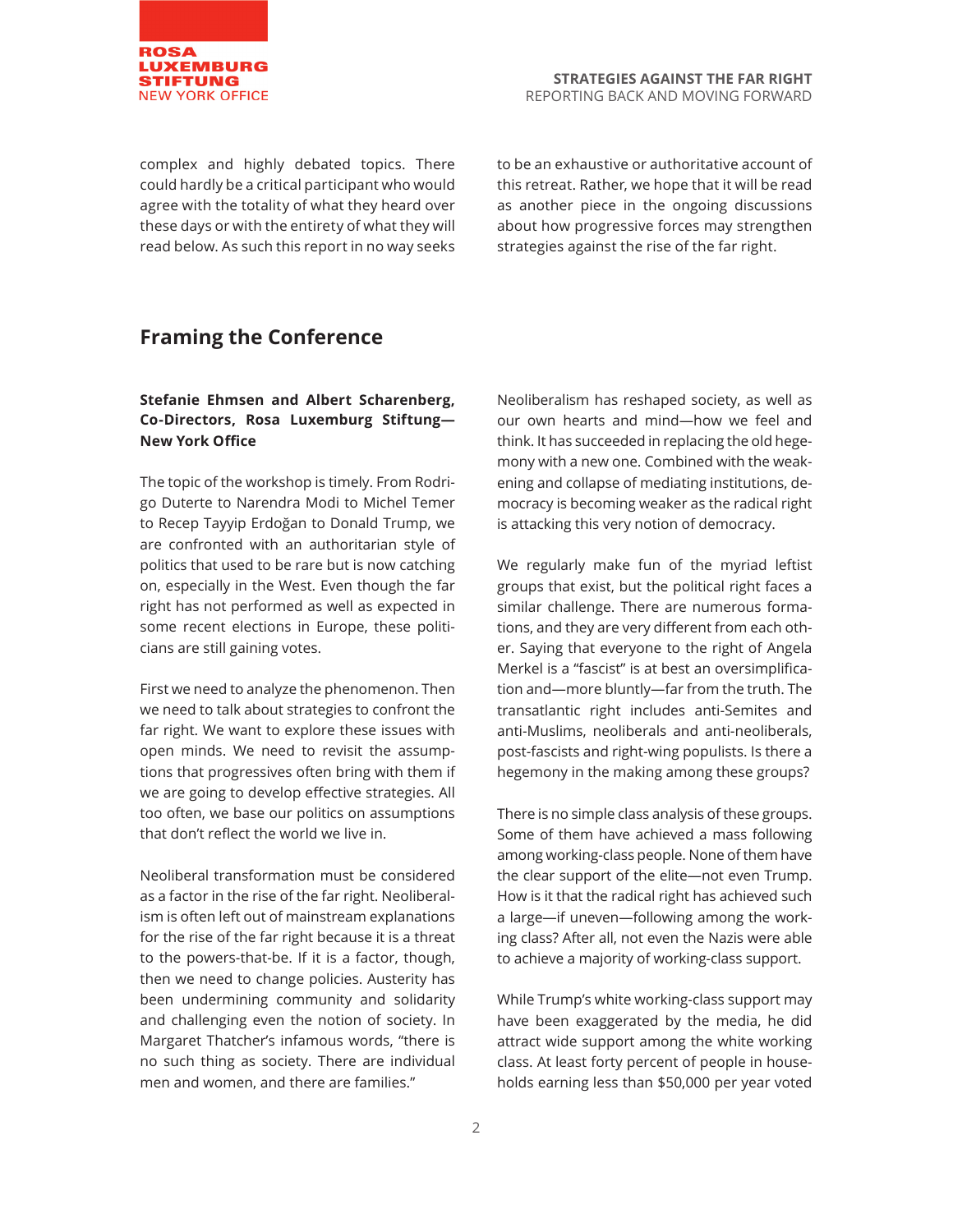

for Trump. Given the solid support for Hillary Clinton among Black and Latina/o voters, this would indicate majority support for Trump from lower-income white voters. A similar story has unfolded in France, where groups that once solidly voted Communist now support the Front National.

Today we are producing much more wealth as a society than in 1980, but working people have not gotten any of it—or their position has even declined. Working people's lives have become much more precarious while, over the same time period, struggles for immigrant rights, Black liberation, and LGBT equality have yielded impressive victories and transformed other aspects of society. Some leftists seem to be in denial of resulting tensions, claiming, for example, that "the working class is inherently anti-racist," but large parts of the working class seem to have abandoned social democracy. Instead of turning left, though, they have turned to the right for responses to neoliberalism.

Have we on the left failed to engage with working-class people? The left has become much more middle class: there is a sharp divide between the post-modern and traditionalist left, but they both may be getting it wrong. The post-modern left writes off the (white) working class while the traditionalist left seems like it wants to walk back on LGBT rights, immigrant rights, and other achievements of the so-called "culture wars." We must not do this!

These are some of the questions that we want to see addressed, in an open-minded way: Are there left demands that threaten working people? Have we turned our justified positions into moral purity and a secret identity that reproduces our own powerlessness? Have we substituted affinity groups for mass political action? Have we been welcoming enough to people with grievances that might be incorporated into our platforms? Can left populism be an effective force to counter the rise of the far right?

#### **Participant Feedback**

The floor was then opened to responses and input from the participants. The following is an overview that contains excerpts of the feedback and discussions that followed.

The right is just as fragmented as the left in the US. They come from very different, often contradictory, places. They have now converged around proximity to state power: They have never been this close before. There is a lack of understanding on the left of what a real, violent right on the offensive is like. This generation will be struck by this. We need to prepare ourselves for it.

The alt-right is in a moment of expectation right now. As Richard Spencer says, we are in Weimar. He was turned on by the Battle of Berkeley. American society is fragmented and polarized. We are moving in different directions. We have not had fascism, where militias are combined with political parties. He sees their foil as the "antifa" black bloc. They will force people to choose a side. They are self-consciously forming themselves in this direction.

There is a need for the left, social movements, and progressives not to limit their analysis to the economic level. There is also the imposed hegemony of the neoliberal state that has been preparing people to accept a radical shrinking of democratic spaces. Gramsci's "era of monsters" does not only refer to the likes of Marine Le Pen, it also refers to the mainstream, tie-wearing version of authoritarianism.

One thing that was missing from the introductory comments is war, militarization, and securitization of our societies. Our societies have accepted torture. All the European far-right parties are working for a return to the death penalty. What impacts are the wars having on our societies? Stopping fascism is not just about the ballot box. It's about stopping the infiltration of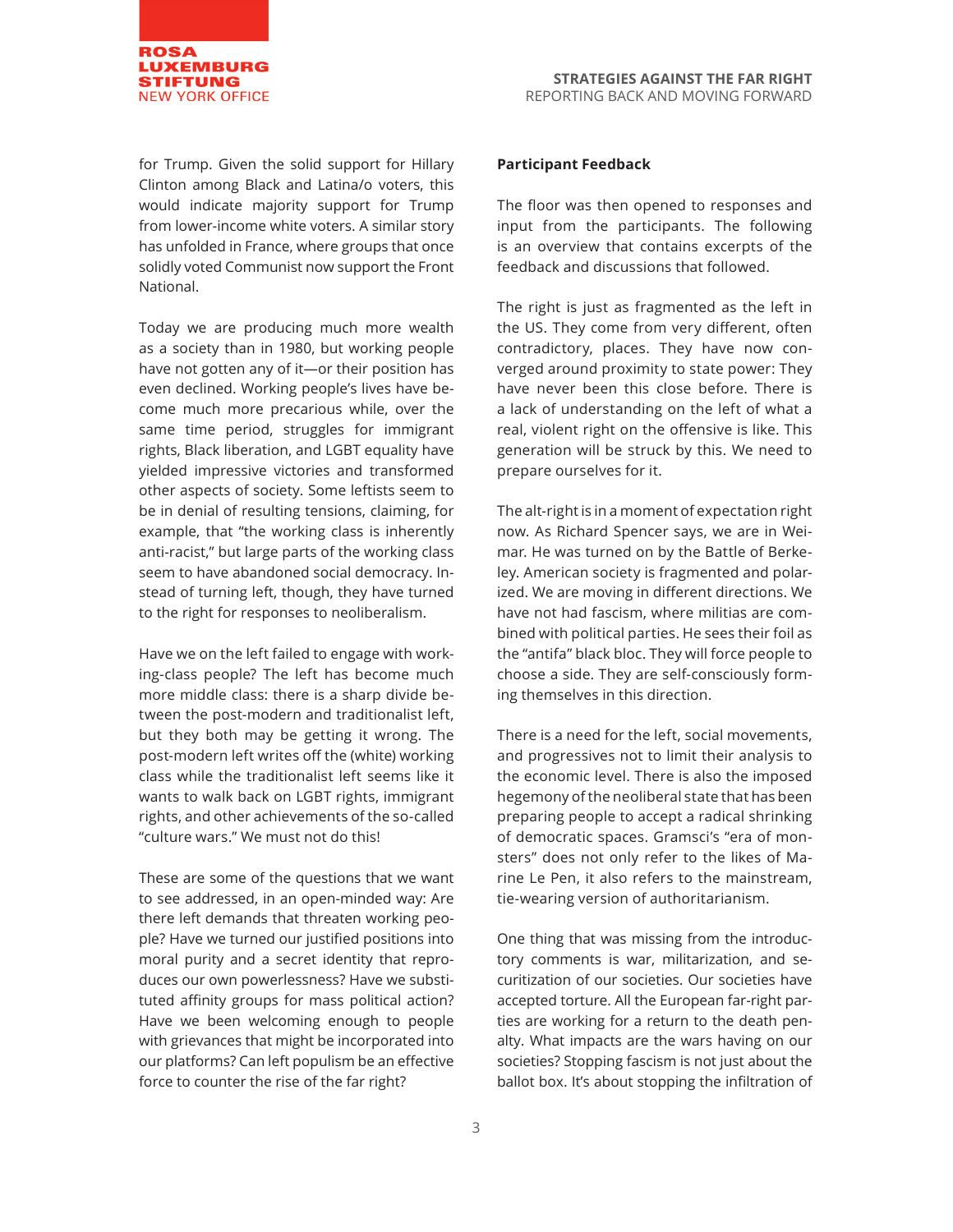

far-right groups into the police, military, and judiciary. Austerity cuts regular police while counter-terrorist police, riot police, and other more militarized formations are being expanded.

It's hard to have this conversation without first talking about failures of the left, how the movements that were generated out of 1848 failed, how the New Communist Movement failed, and how the right succeeded. They had a strategy and they went county by county to implement it.

After the first few months of this horrible new administration, we have more political dialogue going on and more political resistance than in a long time. In addition to talking about the dangers of the far right, we have an opportunity to talk about hope, about building a meaningful social justice movement that can build a broad-based majority to challenge the right. Broader and more violent repression is a likelihood in the coming years, but there is cause to be filled with hope about the power and resilience of our communities.

SNCC made the suggestion decades ago that if white people want to stop racism, they should organize white people. Hundreds did this and moved into white working-class communities. It takes at least ten years to achieve results since there is a long learning curve, but the only way to challenge this kind of oppression is to embed yourself in the communities that are creating the oppression. One participant took objection to the admonition not to use the term "fascism" too quickly. He had recently heard Bobby Seale talking about how the Black Panther Party talked about fascism in the 1970s. When talking about police brutality, they clearly perceived a fascist tendency. We should use the term "fascism," but in a critical way. While some participants say that we haven't experienced fascism, Black people may see it differently. We haven't man-

aged to build a society that works for all of us. Another participant observed that, in his view, what the Panthers faced was not fascism. Rather, it was white supremacist repression of a very strong variety. At the same time, there were quasi-fascist movements. We've had strong right-wing mass movements, particularly in the South and Southwest, such as Black Legion, Texas Rangers, and Arizona Rangers. These fascist or quasi-fascist movements have operated at the same time as the white supremacist state. There is a tendency among the left to describe any repression in a bourgeois state as fascist, which has the effect of romanticizing bourgeois democracy. Now, a far-right international seems to be forming. There is some striving at a global level to bring these forces together.

A participant from Poland indicated that his country has been facing the illiberal revolution for longer, and based on his experience, he recommended building connections between the US and Europe—and not just Western Europe.

A participant from Turkey addressed the Americans: "welcome to hell." The left in developed countries is going to start to understand what the left in Turkey has been facing. We need to stop petty discussions and stand together like the right has done—in order to stop this hell.

There is a tendency on the German radical left to refuse to talk with people who espouse reactionary views. We want to force people to choose sides.

A participant from Canada said it is hard to speak of the far right when you come from Canada, but a few months ago, a man killed six people in a mosque in Quebec City. There are hundreds and hundreds of small groups organized on a militia level just in Quebec. There is Islamaphobic, anti-immigrant, and xenophobic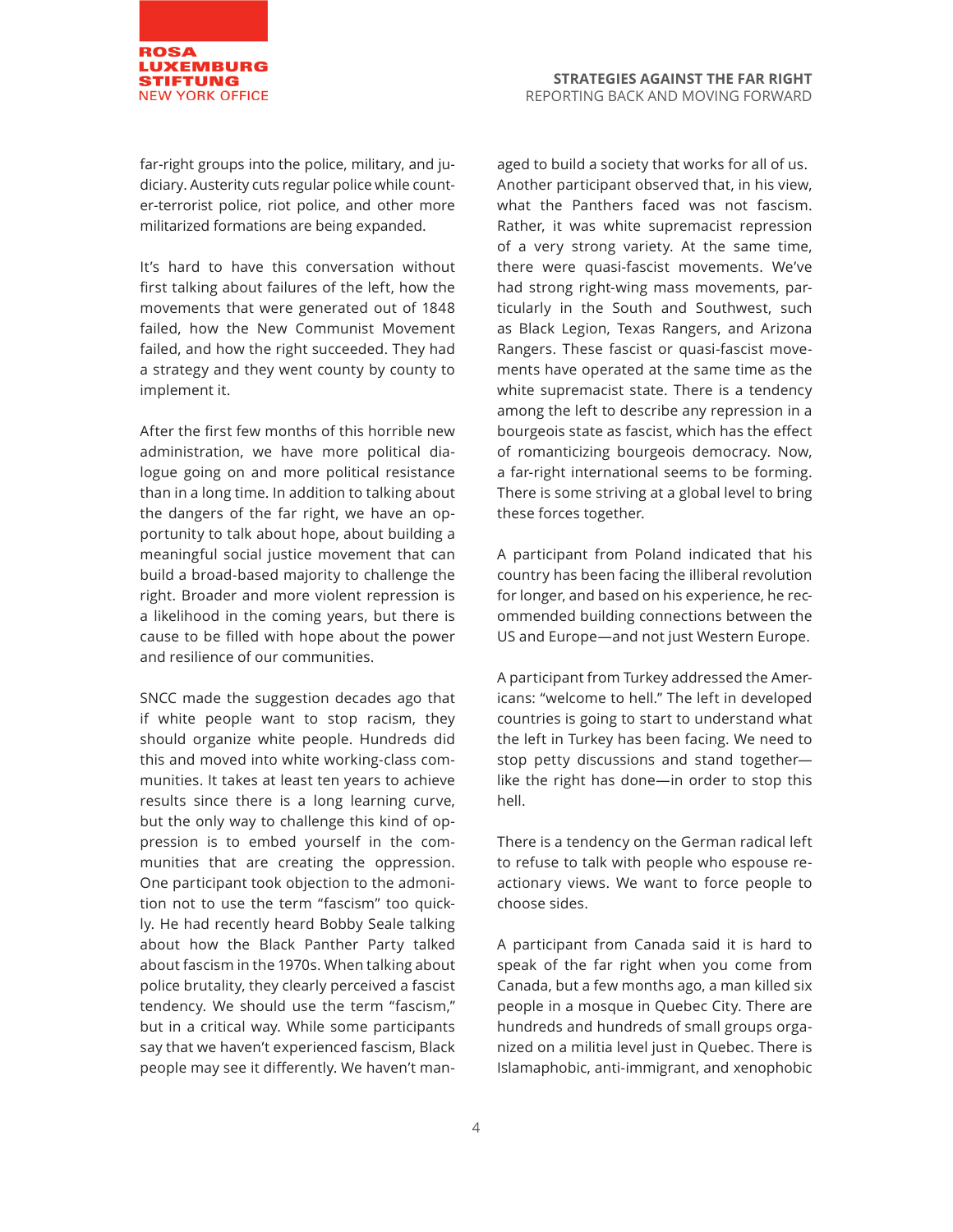

ideology seeping into the mainstream. In Quebec, the Parti Quebecois developed a violent, racist tendency. Right-wing media has been advancing this ideology. We need a mass political left-wing movement in order to have enough tools to counter the far right. We've done it on a very small scale in Quebec, but in France, Melenchon has shown us that it can start working on a larger scale.

A participant from Ireland speculated about what is different about countries that haven't had far-right movements, like Ireland. Maybe

it's that Irish nationalism is rooted in anti-imperialism. We need to understand why the far right appeals to people. They offer a collective identity in a time of extreme individualism. Every city is in crisis and says there are no resources, leaving it open to claims that new people are coming in and taking resources. This is false scarcity, but we need to offer a response that has some beauty, some sense that you'd want to be part of it. We need a cultural revival and movement that will create the music and literature that will help us envision the future we want.

# **Explanations for the Rise of the Far Right**

#### **Economic Crisis and Threatened Middle Classes**

#### **Chip Berlet, Former Senior Analyst, Political Research Associates**

Benito Mussolini is often quoted as having said that fascism "is the merger of state and corporate power." Mussolini, however, never said this, and it's not what fascism is.

Our explanations for the rise of the far right are missing misogyny and heteropatriarchy. Populist right rhetoric always focuses its rhetoric on the sycophants who don't deserve us and defines the lower sectors who are different from us as lazy and sinful. For the populist right, the deserving people are oppressed from above by a decadent and exploitative elite who are de facto allied with the racialized, parasitic lower strata. The people, as defined here, have an active role to play in liberating themselves from the parasites above and below. Fascism offers, as Robert Griffin observed, a revolutionary form of nationalism in which a heroic people stems the tide of decadence.

#### **Authoritarian Personality**

#### **Julian Plenefisch, RLS Berlin**

As Adorno, Horkheimer, and others have argued, the family is the principal institution that makes people receptive to authoritarianism. The development of authoritarian personality traits takes place during early childhood and is understood to be the result of hierarchical and exploitative parent-child relationships. What exactly are the traits in a person that lead toward an authoritarian personality? As Adorno observed, a weak ego and a constant fear of one's own desires make a person most vulnerable to fascism's appeal. For Adorno, et al. the authoritarian personality consists of a cluster of traits such as conventionalism, authoritarian submission and aggression, thinking in rigid categories, concern with toughness and domination, and an obsession with modern sexual mores. The authoritarian personality is pried to be submissive to in-group leaders and their values while being domineering and violent toward perceived outsiders, who are seen as threatening.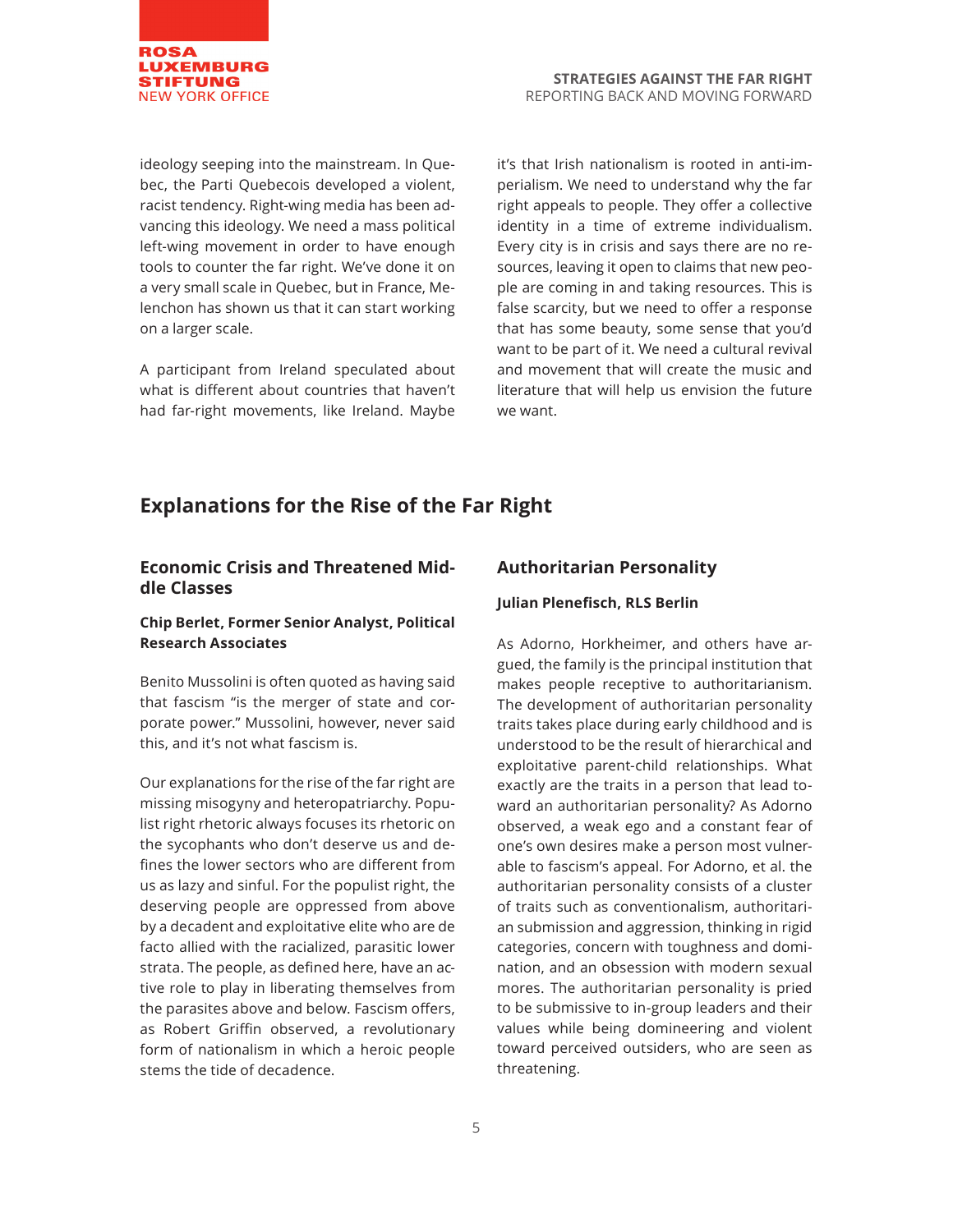

#### **Racism and Anti-Semitism**

#### **Audrey Sasson and Dania Rajendra, Jews for Racial and Economic Justice (JFREJ)**

Audrey Sasson opened this presentation, which focused on the topic of anti-Semitism, how it relates to racism, and JFREJ's work around these issues. Previously, JFREJ had bought into the silence on the left around anti-Semitism, considering Jews, or at least white Jews, to be a privileged group whose role is to be good allies. They began a process of self-examination as to why they were a left-wing Jewish group that was not talking about anti-Semitism. If we are not aware of the role of anti-Semitism in relation to racism and capitalism, JFREJ asked, how can we critique others for not being clear about it?

Dania Rajendra continued by observing that nobody is more racist than the ruling class. Anti-Semitism gets mapped onto the one-percent and ninety-nine percent discourse, with Jews taking the role of the nefarious ruling classes. Here, anti-Semitism continues to function as the socialism of fools, as can be seen in the Trump campaign's final television ad. When anti-Semites talk about "the Jew," it has nothing to do with actual Jews. Rather, it's about the idea of the Jew. It is a projection of power. Similarly, the Muslim functions as a stand-in, a bogey man for a kind of response to the economic

and social system, as a displacement and a projection.

#### **Failure of the Liberal Model of Neoliberal Governance**

#### **Peter Frase,** *Jacobin* **Magazine**

The liberal model of neoliberal governance has failed. To what extent is neoliberalism responsible for the rise of the far right? To some degree, the current model, now zombie-like, creates openings, but not only for the far right, as can be seen in the example of Jeremy Corbyn.

It is important to note that neoliberalism had a positive vision to sell that had to do with many workers' dissatisfaction. By the 1970s, despite economic advancement, there was the prevalent idea of the blue-collar blues, where even people who were making good money were bucking against the alienating conditions of their labor. Neoliberalism addressed this with a vision of liberalization: You can be your own boss! You can be an entrepreneur! There is a structural problem with the neoliberal project, which depended on bubble economies that, once popped, undid whatever good had been achieved. Now we are in a post-crisis period where there are established neoliberal parties. In some cases, these parties are in collapse, but this situation creates openings.

# **Discussion Groups**

Following this plenary, we formed breakout groups to consider the material that had been introduced during the plenaries. The groups considered authoritarian personalities, war and militarism, class, gender, race, and what our movements need to do.

Is the analysis of individual personalities helpful to explain and understand authoritarianism? The discussion suggests a differentiated picture, and some participants were highly critical of the concept of the authoritarian personality, arguing that this approach is neither suf-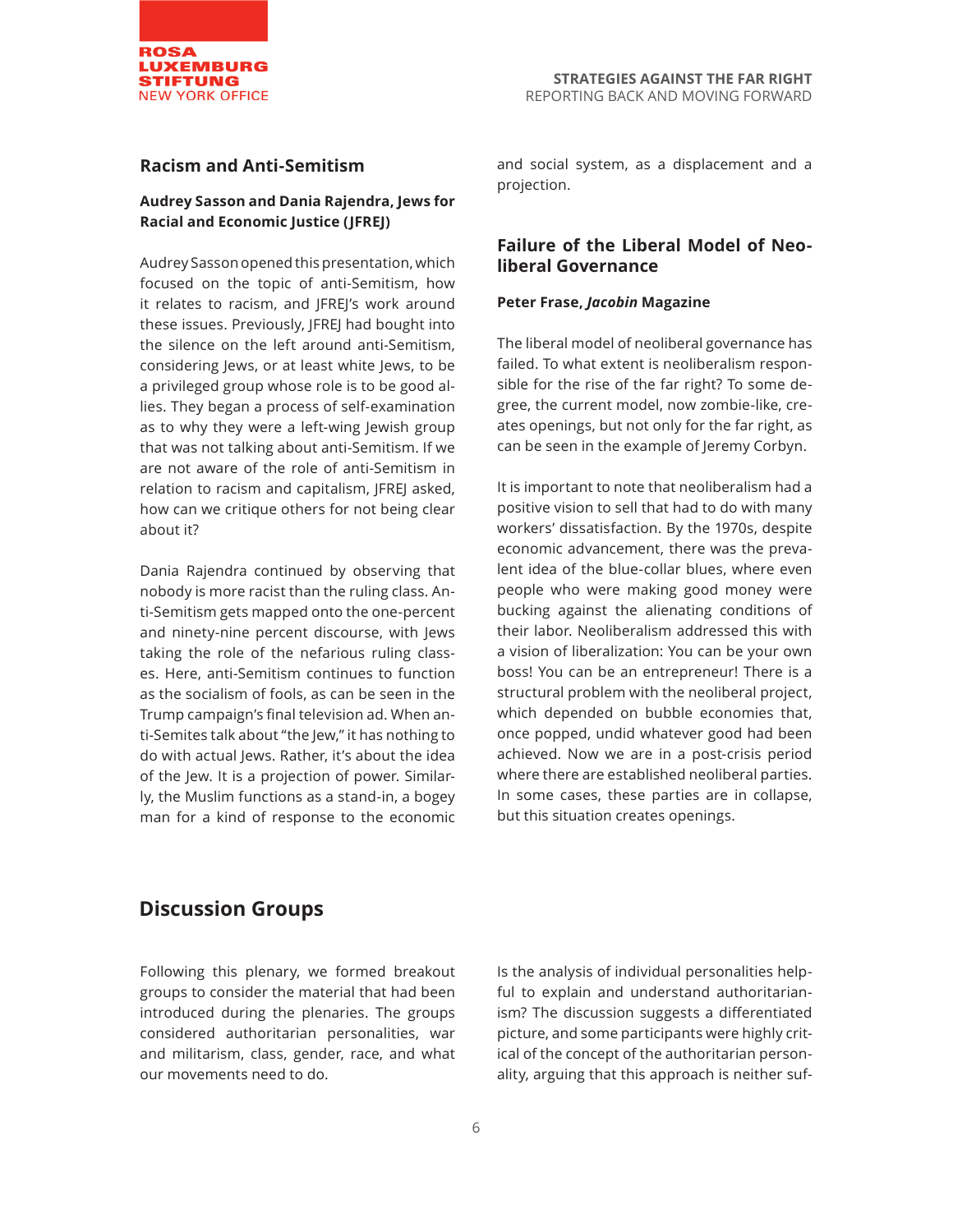

ficient nor desirable. Others, however, found the concept to be helpful, especially when focused on leaders rather than followers.

The dynamics of authoritarianism play out differently is different national contexts. In countries like Turkey, family and family structure can certainly be a key element in strengthening the image of the leader and imposing a vision, where a leader like Erdoğan is regarded as a father figure. In this case, the importance of a stable, strong personality or institution in power in stressed.

The US example is different. There is more diversity, and other institutions intervene in the formation of authoritarianism. Militarism serves as a model, and it is now deeply ingrained in US society: Fifteen years of war have made a deep social impact. The religious right also plays a role in promoting authoritarianism.

Participants cautioned against limiting discussion to class when discussing Trump, Brexit, and other right-wing populist victories. While the left has clearly failed to mobilize large sectors of the working class—and this was a factor in flipping the election—the Trump coalition did not differ that much from the typical Republican coalition.

The Democratic Party may have left the door open to someone like Trump by not having a strong progressive vision. The rise of the radical right can be understood in part as a pushback against "progressive neoliberalism," i.e. the ideological—and quite practical—marriage of economic neoliberalism and progressive cultural liberalism embodied by the Clintons and (most of) the Democratic leadership.

One aspect of the alt-right is the online anti-feminist movement. These young men see themselves as part of a rebellion and a counterculture. They view feminism as an agent of emasculation of Western men.

How can we explain why so many (white) women voted for Trump? Black women overwhelmingly voted for Hillary Clinton, so there is a bit of dissonance regarding the recent women's march. The focus on white working-class men often causes observers to miss the point. We need to be careful about embracing a social contract that was never whole or complete. The shattering of the social contract happened for Black people first. Now a lot of people are saying, "no more," even if it's in a manner that might not make sense. But the Democratic Party does not seem to understand this. They continue to talk about Trump voters as if they're idiots. The Democratic Party had an economic message: We're going to keep going as we have been.

The struggle for Black people in the US has always been about the franchise: Who is in and who is out? The current administration has legitimated a deep racist trend in this country. For people of color, this has always been there, contrary to the popular myth of a post-racial society.

But we have evolved, and part of the rise of the far right is a reaction to this. With Obama, we saw a victim of racism who led a political system that actively perpetuates racism. The rebellion is not just on the far right. It's also on the far left.

Trump has managed to combine racism, xenophobia, and economic dissatisfaction into one compelling package. While there is not a long history of civil rights struggles in Europe, refugees and Roma have been "racialized."

What do our movements need to do? With the failure of neoliberalism, we see a lack of analysis and imagination. Bernie Sanders managed to talk about the one percent not just as resentment but as a question of what we can do with our social wealth. It's the system that creates the one percent.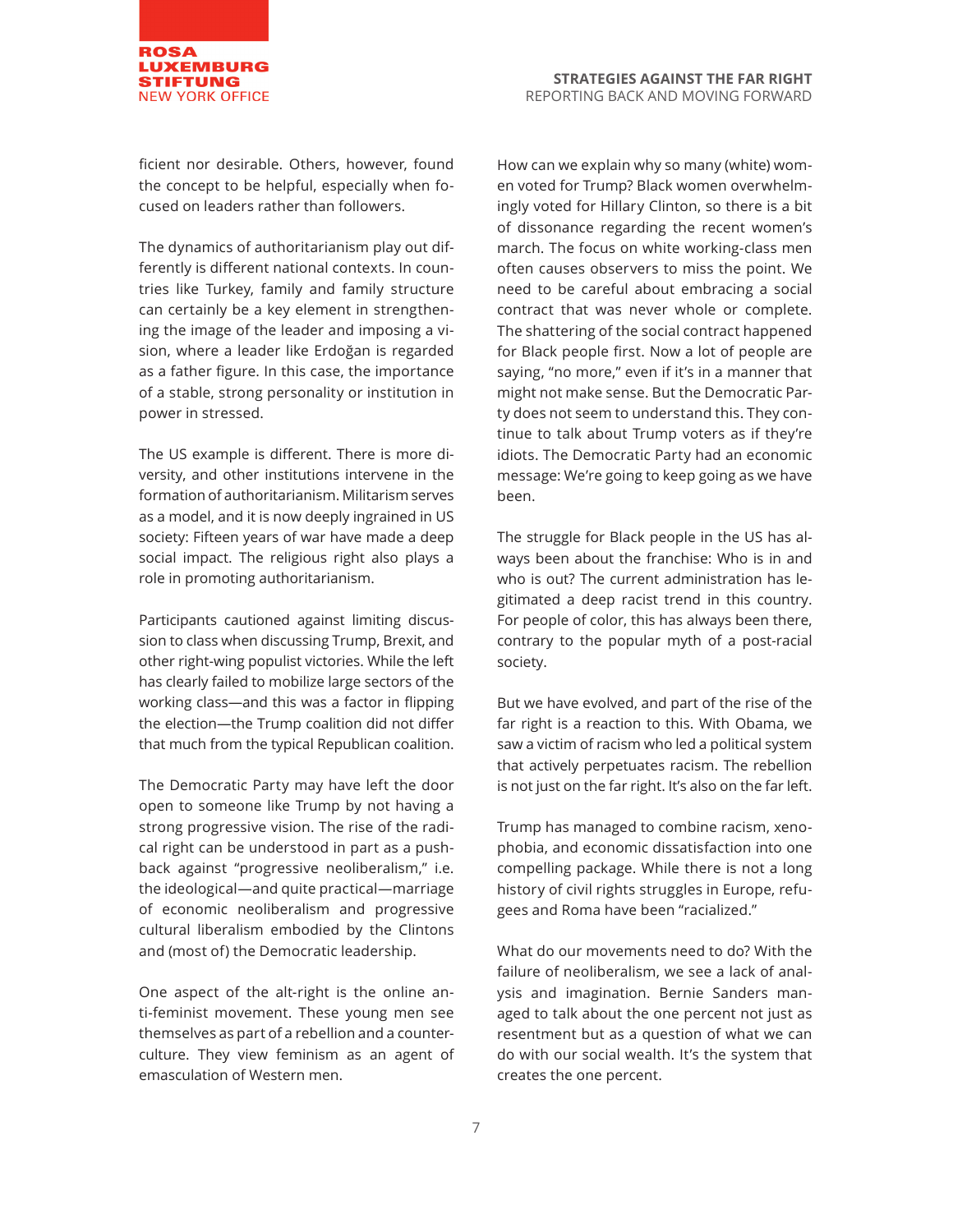

There does not seem to be the same idea of a social contract in the US and Europe. Many European far-right leaders make an effort to talk about the commons and the common good, sounding a lot like Sanders, but the social good can be defined instrumentally: What do I want

from the state? In the US, there is not a universal embrace of the social contract. A failure of the Clinton campaign was the total absence of an economic justice message: We need good jobs. Meanwhile, Trump offered a kind of privatized social contract for white America.

# **Case Study I: The Electoral Upset**

#### **United States**

#### **John Feffer, Director of Foreign Policy in Focus, Institute for Policy Studies**

Trump came into office through what can be described as the "triple backlash versus the triple hack."

The first backlash is the economic backlash. There is a sharp contrast between "America A" that is those who have benefited from economic transition—and "America B"—those who have not benefited from these changes and who are not much represented in US power structures. US wages hit their peak in January 1973, and American capitalism has been in crisis since then. Neoliberalism is a response to a crisis.

The second backlash is political. People are disgusted with their leaders, and they have become cynical about the value of democracy. People have stopped believing that anything they do can have an impact on public policy.

The third backlash is cultural. We've been successful in fighting for LGBT rights, for example, but there is a backlash among those who have the impression that we've gone "too far." This backlash is built on three "Cs": conservative, Christian, Caucasian. These are also the means by which the US right connects internationally and builds ties to other far-right movements.

The triple hack refers to three ways of exploiting weaknesses of the system. These hacks are understanding the electoral college, media (such as "fake news"), and voter targeting through social media. This targeting was calibrated almost on a voter-by-voter basis and included "dark ads" that aimed to suppress the turnout among Bernie Sanders supporters, African Americans, and women.

The Democratic Party is focusing on responding to voter targeting on social media. They are looking for a quick technological fix to win the midterms and the next election.

Social movements are responding to the triple backlash more comprehensively. A focus on jobs is necessary, and new faces are needed. We need inside-outsiders who appeal to majoritarian values. We need to appeal to America B with the goal of eliminating the distinction altogether.

#### **United Kingdom**

#### **Sofia Vasilopoulou, Senior Lecturer in Politics, University of York**

We still don't know what Brexit means. In the referendum, British voters chose on a binary: leave the European Union or remain within it. People often look to parties for guidance on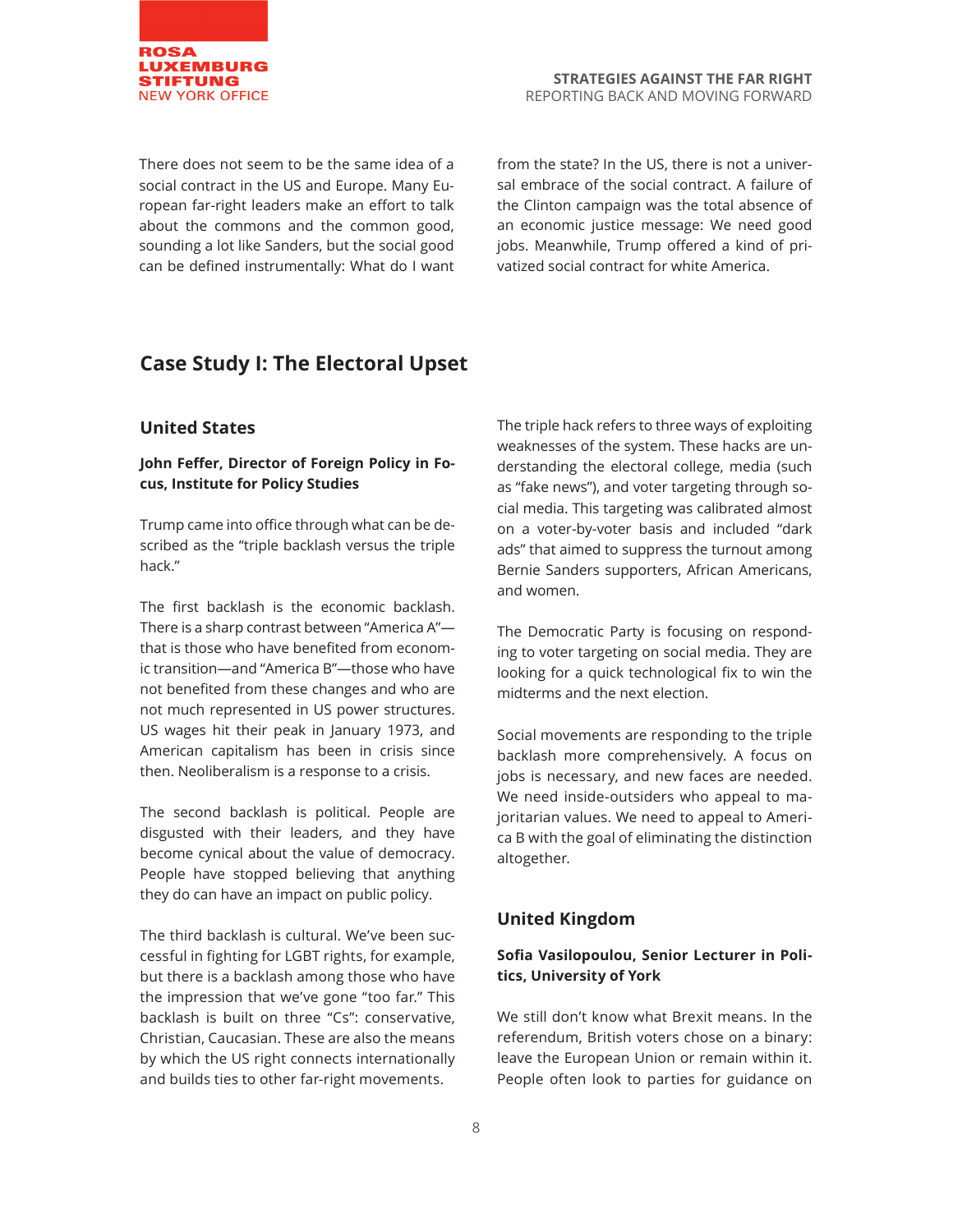

these questions, but in this campaign, the Tories and Labour were both ambivalent.

For people who voted to leave, sovereignty and immigration were the main reasons stated. The Leave campaign used posters designed to elicit anger among many people. Anger makes people more open to risk-taking, more likely to want to change the status quo, and more likely to mobilize.

The Remain campaign was characterized by fear. Fear is related to risk-avoidance, support for the status quo, and aversion to mobilization—so they are less likely to vote and less likely to talk to others.

The Leave campaign elicited enthusiasm: "Take back control!" "Be*leave* in Britain!"

Remain did not do anything like this.

# **Right-wing Organizations and Their International Networks**

#### **Lawrence Rosenthal, Founder, Chair, and Lead Researcher, Berkeley Center for Right-Wing Studies**

There has never been a fascist international. Movements based in ultra-nationalism have the deck stacked against them when trying to develop trans-national solidarity among themselves. Hierarchy is essential among these groups, and they tend to be fratricidal by nature.

Wolfgang Streeck has called the Trump campaign a movement of identity politics, but he missed the point that it is *reverse* identity politics. It is identity politics turned on itself. Usually, with identity politics, people are organizing to seek a seat at the table for the first time.

With Trump and his analogues, we see people seeking to restore a seat at the table that they feel has been taken away from them. In reverse identity politics, identity is established in contrast to an *other*.

On both sides of the Atlantic, these movements agree on who the *other* is: immigrants and refugees. They have a shared understanding that people of color and political correctness have displaced white people, making white people the new oppressed group.

The Tea Party began a month after Barack Obama's inauguration. The racial dimension became sublimated into "birtherism." From the outset, the Tea Party showed antipathy toward the Republican establishment. But between 2012 and 2016, this antipathy turned into a sense of betrayal. Those who they once called "Rinos" (Republicans in name only), they now call globalists. This has been internationally reproduced, creating a sense of a single global elite.

These groups have also made a shared turn toward the Russians. Since at least 2012, Russia has become a bastion of illiberal conservatism and a darling of white supremacists.

People like Steve Bannon are deliberately ambiguous. His goal—and Trump's—is political support. The movement is less dependent on Trump than he is on them. They have gotten what they need from Trump. They have come in from the fringe. They used to be simply on the outside of American electoral politics, but they are not dependent on him to maintain their presence.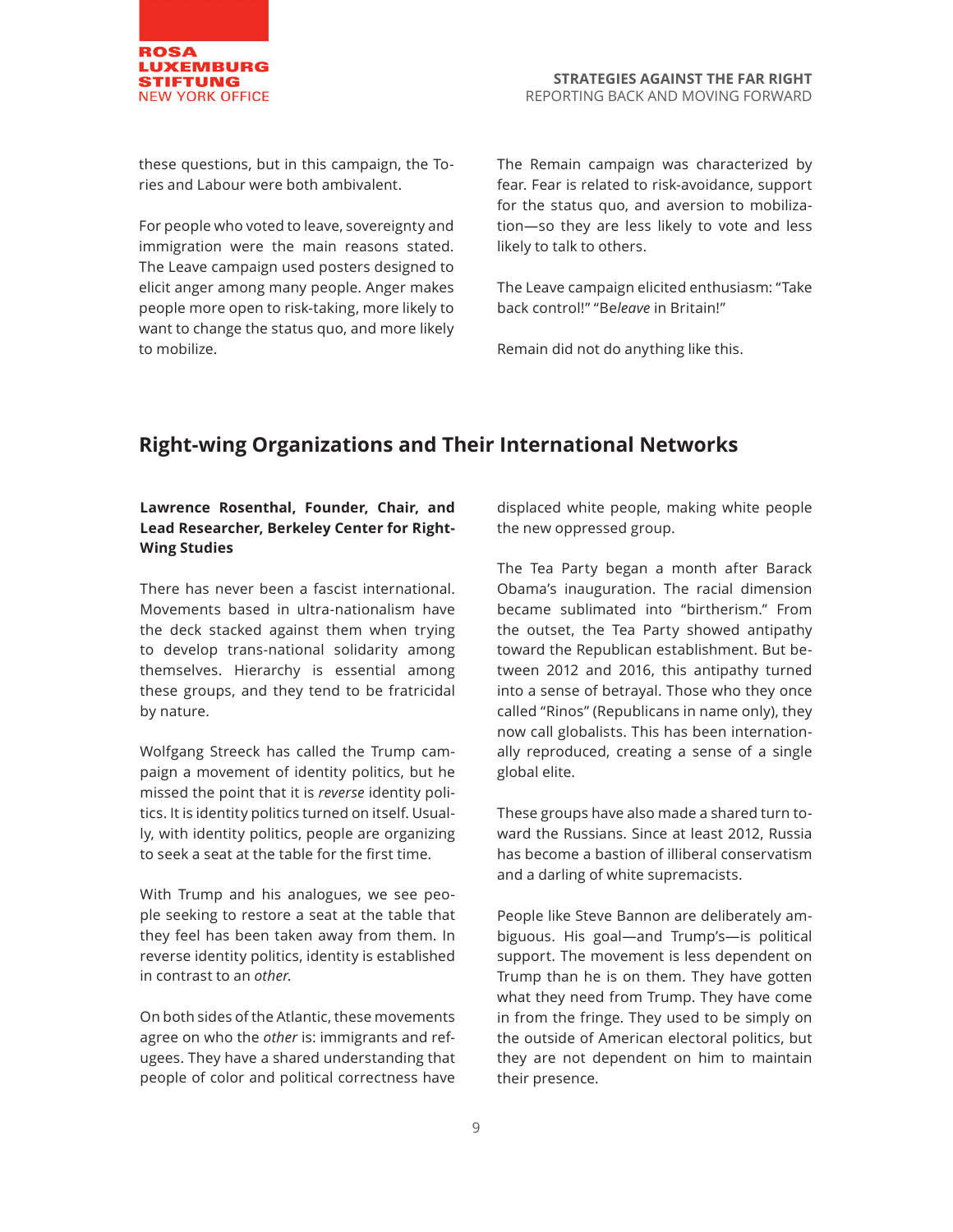

This is because they have established a media presence. *Breitbart* is the second most clicked political site in the US, after the *Huffington Post*. Just as Fox News channel institutionalized the conservatism of the Bush era, *Breitbart* is institutionalizing Trumpian nationalism.

Far-right international networking faces several vulnerabilities. There is an inherent contradiction: They are "the global anti-globalists."

But politics has thrown up major surprises. The right may not hold as a basis for solidarity. The populations drawn to these new nationalisms are given to grasping the divisions between themselves and others, and that worm may turn again.

#### **Heidi Beirich, Intelligence Project Director, Southern Poverty Law Center (SPLC)**

Today is the anniversary of Jo Cox's murder and the day before the second anniversary of the Charleston mass shooting. White supremacy is cross border. Thank God they have so much difficulty working together.

White supremacist themes—animosity towards immigrants, Jews, and Black people are portable. International networking along these lines has been going on forever, but in the last decade, there had been less of it. Now it is picking up again.

Trump and Bannon see themselves as natural partners to parties like the UK Independence Party and the Front National. Bannon has said that he wants to build a real robust network of these kinds of parties.

There is a strong connection between racist propaganda in the United States and violence overseas. Representatives of the Hungarian radical right party Jobbik, or Movement for a

Better Hungary, are currently in the United States raising money.

This interplay is becoming more complex both at the level of the hard right as well as at a more populist level. There are networks around particular issues—like Islamophobia and identitarian practices are being imported from Europe.

The far-right website *Stormfront* now has 300,000 registered users, having doubled since Barack Obama came into office. Many of these users are overseas, and the non-English sections of the website have not even been analyzed yet. Another website, the neo-nazi *Daily Stormer*, is now the largest hate site in the world, largely due to their vocal support of the Trump campaign.

The racial backlash was building before Obama arrived to the presidency. White ethno-nationalists have seen a slight upward trend since the 2000 Census said that white people would one day be a minority in the United States. Post-2000, the number of hate groups suddenly started to increase.

White nationalists are solidifying around a couple propaganda points, and they are sharing them. It used to require some legwork to join these groups. Now it can be done in an instant online. There is a lot of false information online and a breakdown of civility in online communications.

These extremists used to be outside the political process in the US, but that has completely changed. Trump has opened the door to them and invited them in. He has been very slow to condemn hate violence, and there are high levels of violence coming from these people. Naming and shaming far-right extremists and white supremacists does not work as well as it used to.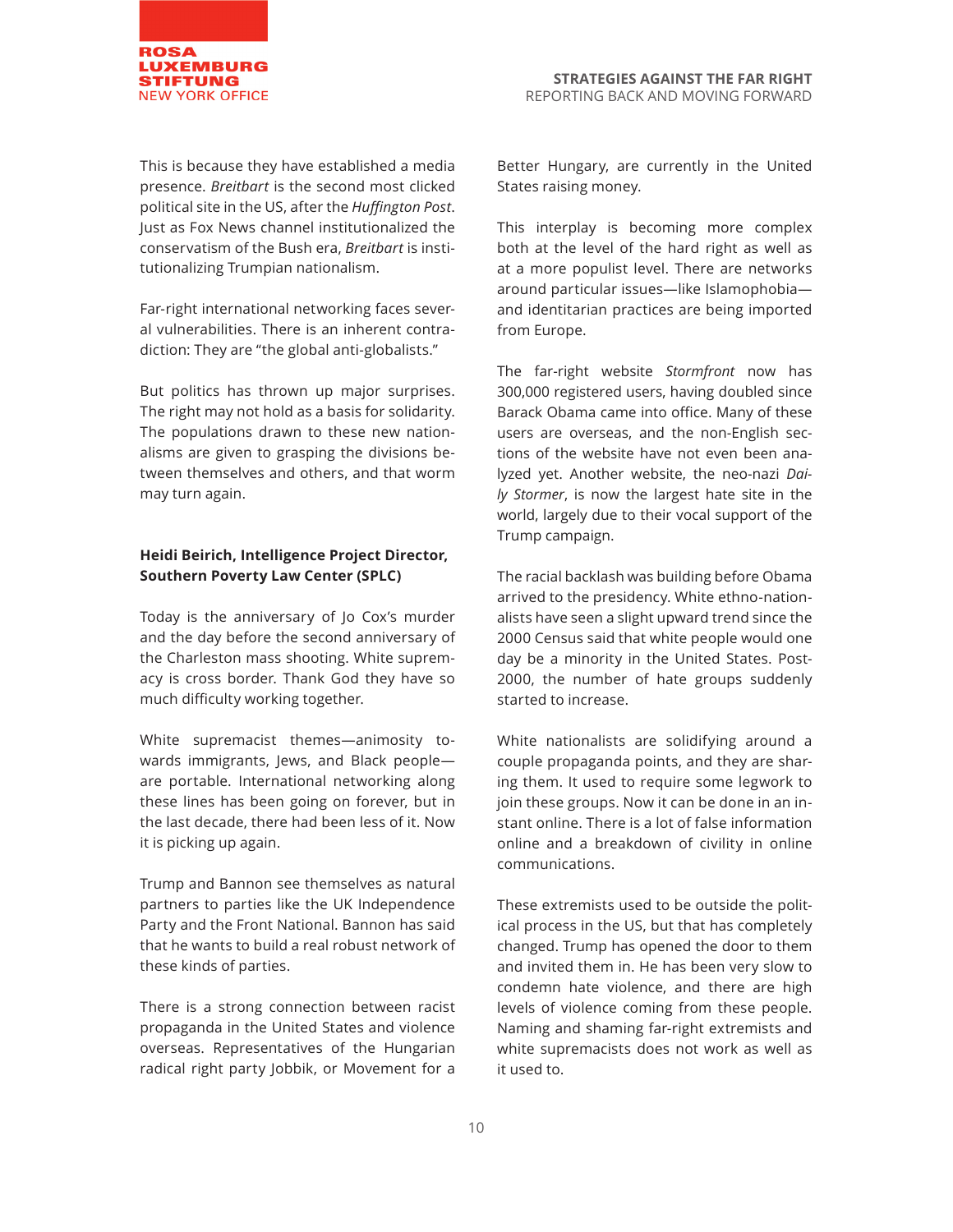

# **Case Study II: The Far Right in Government**

How did the far right come to power in some countries? How do they remain in power? How do we remove them from there?

#### **Hungary**

#### **Kristóf Szombati, Central European University , Budapest**

Victor Orbán and his Fidesz party have been in power now for seven years. He is best known for building a fence on the southern border. This action converted him into a player on the international level. Why does Europe tolerate what is happening in Hungary? This state is still being built, still moving down the illiberal path, while the left and the liberals need to rebuild almost from scratch.

Orbán's policies are collectively known as the "System of National Cooperation." Since 2004, there has been a rapid decline in support for EU membership. One of the preconditions for the rise of the nationalist right was the existence of a very neoliberal left, what Nancy Fraser calls progressive neoliberalism. The System of National Cooperation is clientelistic, which means EU subsidies ironically play a major role in propping up Orbán's state. These subsidies are transferred hierarchically to cronies.

Orbán has an anti-egalitarian populist discourse. Anti-Gypsism—antipathy to the Roma people—has been advanced as a redemptive force, with Roma being blamed for dispossession in rural areas. Media control helps to keep Orbán in power. There is propaganda that Fidesz is a true populist party, protecting the nation against both European Union elites in Brussels and Roma in Hungary—and now against immigrants as well.

#### **Poland**

#### **Bartosz Rydliński, Cardinal Stefan Wyszyński University, Warsaw**

Law and Justice (PiS), Poland's governing party, does not define itself as far right. It defines itself as a patriotic force, as euro-realist, as the righteous successor of the Solidarity movement, as pro-American, and as pro-NATO.

PiS positions itself in terms of stark socio-political divisions. It defends "Poland B"—those who see themselves as left out of the current economic and political order. It promotes Christianity over Islam. It defends Central Europe from German hegemony, and it supports patriots against traitors.

PiS's strength comes from its clear political vision and courage, from its anti-neoliberal agenda, from the weakness of the opposition, and from institutional support from conservative groups.

Central European illiberalism opposes checks and balances as well as the independence of the Constitutional Court. PiS is "marching through the institutions."

Illiberalism has a future in Hungary and Poland. Young people strongly support right-wing parties. Why do central European youth vote for these radicals? Young adults in these countries face dismal prospects. They tend to still live with their parents. They are young, educated, and unemployed.

So what is to be done? From the left, PiS can be attacked in terms of its incoherent economic policies. The left in central Europe still has a problem with engaging in political activity.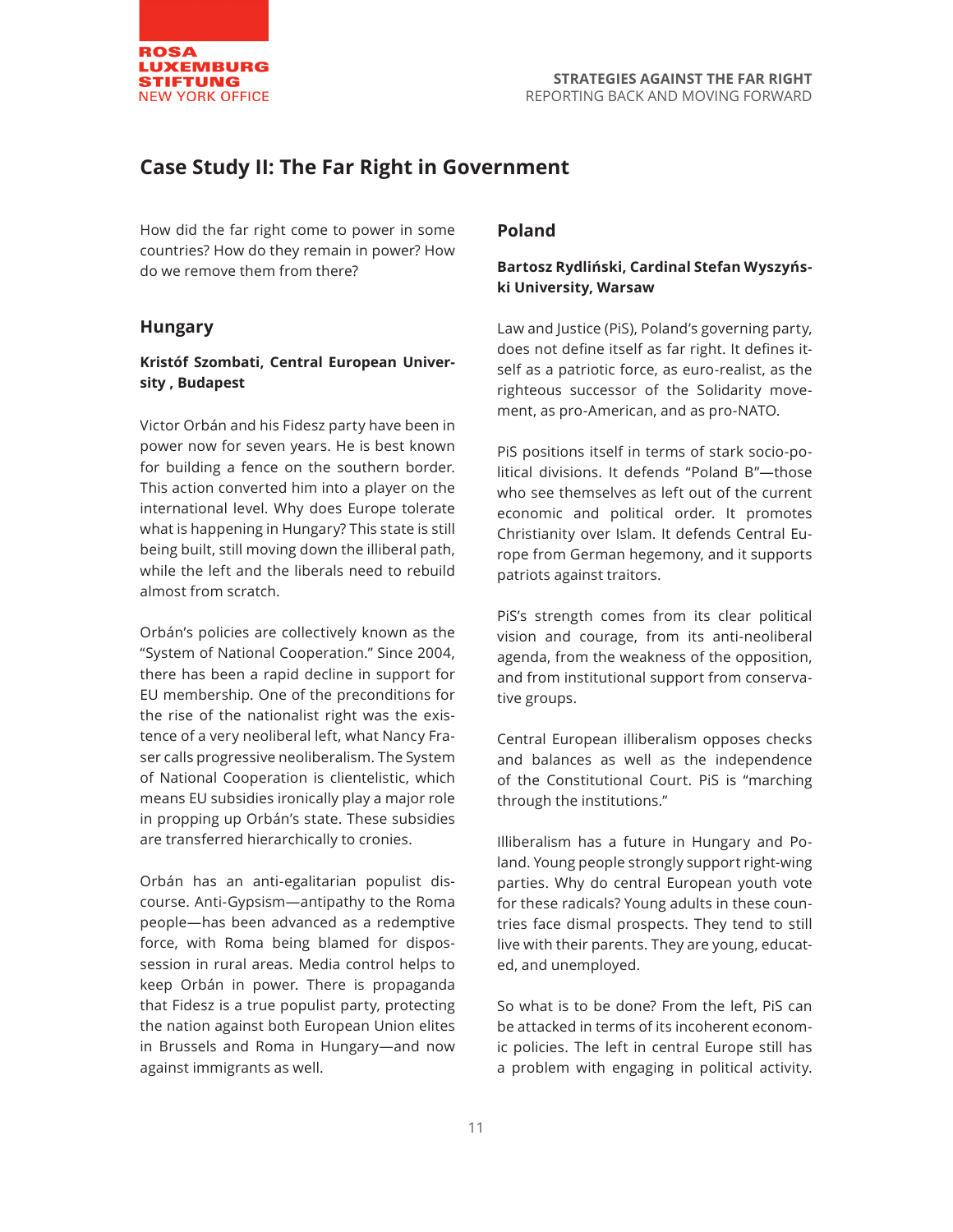

They present themselves as enlightened and above the fray, so they do not engage with people who say reactionary things. If we want to engage young people in the European project, the EU needs to stop being neoliberal.

#### **Turkey**

#### **Pinar Çakıroğlu-Bournous, University of Crete**

Far-right ideology in Turkey is essentially nationalist *and* Islamist. Simple nationalist ideology does not work in Turkey as identities are very complex. "Turkishness" is not enough to contain everyone. The Kemalists tried this, but it did not work as an umbrella identity. The result is a Turkish-Islamic synthesis.

The Justice and Development Party (AKP) has pursued a range of policies—including privatization, export subsidies, permission to Islamic financial institutions, and construction subsidies—that have allowed it to create its own bourgeoisie while taming the incumbent bourgeoisie to be compliant enough to benefit from the distribution of rents.

Municipalities—which tend to be very conservative, especially in Anatolia—are growing in importance. They have been given great latitude to distribute rents and state benefits locally.

Political and economic hegemony is established through all these processes. For the lower classes, supporting the AKP means that their children can find jobs and that they can benefit from state aid and philanthropic activities. The middle classes can receive education in Islamic schools and use connections to gain employment. The Islamic bourgeoisie owes its existence to the AKP. The upper classes more generally benefit from the AKP's promise of economic stability, and they don't want to be excluded from Erdoğan's generosity.

In Turkey, resistance, opposition, and thought crime have been brutally suppressed, especially in the aftermath of the attempted coup. Tens of thousands have been imprisoned, many have fled the country, and the opposition appears to be crushed.

But the AKP does have weaknesses. It lacks cultural capital and hegemony. The whole system is dependent on the economy. There is a huge polarization in the society right now. How long can they continue like this? Erdoğan's involvement in the wider Middle East and the wars there may be another crack in the system.

# **Case Study III: Workerism or Neoliberalism?**

The discussion then shifted to countries at the core of the European political project, where the welfare state and social democracy are still strong, though under siege.

As Tsafrir Cohen, director of RLS's Tel Aviv office observed, far-right parties are not simply racist and xenophobic. They exist in a political and social context.

#### **France**

#### **Anne Sabourin, member of the Executive Committee, French Communist Party**

This May, the Front National (FN) reached the second round of the presidential election and received 35% of the vote, which is to say two million more votes than in the first round.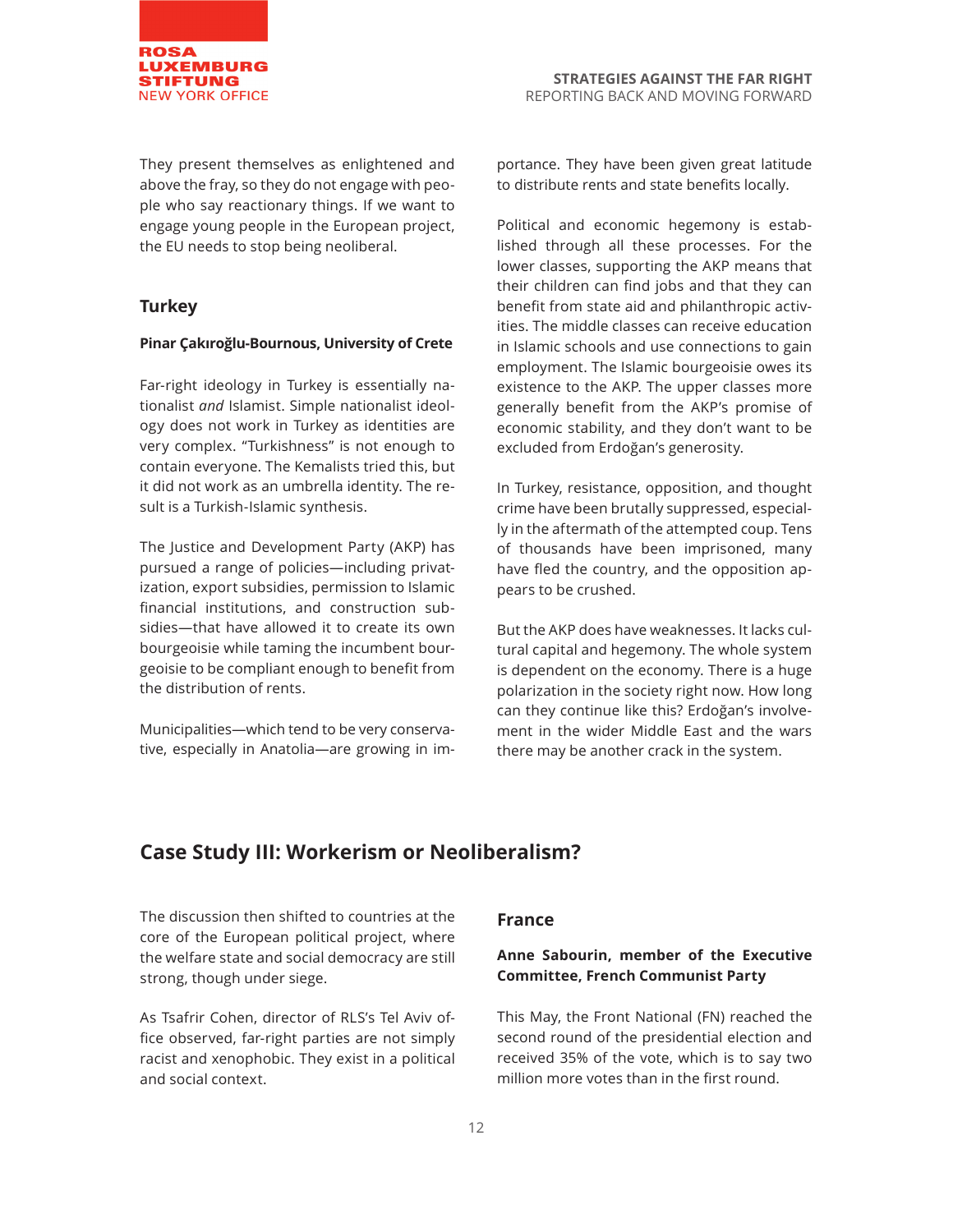

This result stems from a project of making the party respectable. Jean-Marie Le Pen founded the FN to bring together all varieties of the extreme right in France. It is the continuation of a radical stream that has been around for a long time. It had a stable electorate of around 15%.

His daughter Marine Le Pen became the leader of the party and presented a new face. She welcomed left sovereigntists and promoted them. She excluded her father from the executive of the party and changed strategy and communications to target young people, women, and middle-class workers fearing precarity and poverty. The FN became a catch-all party able to speak to their traditional constituency as well as a broader electorate.

The FN has a neoliberal program serving a racist and nationalist vision. They promote economic patriotism (close the borders, exit Europe, etcetera), but they also promote the competitiveness of French enterprise through lower taxes. This offers the possibility of rapprochement between the bourgeoisie and the far right. They promote cultural protectionism. They opportunistically claim that Muslims are incompatible with particularly chosen progressive individual rights, and they advocate for national preference in the implementation of social policies.

The FN does not publicly advocate anti-Semitism—rather they target Muslims and find linkages with the Israeli extreme right—but when you talk to party members, their discourse is full of anti-Semitic rhetoric.

#### **Germany**

#### **Gerd Wiegel, Left Party (DIE LINKE)**

The Alternative for Germany (AfD) is neither workerist nor neoliberal. They do not serve workers' interests, but they have developed a particular appeal to white male blue-collar workers by focusing on immigrants as a competitive threat. Many believe that the left cannot protect them from this threat as they will be unable to implement their program.

The AfD started as a truly neoliberal party but does not feature neoliberalism in its public presentation that much anymore. The party's leaders still argue, however, that they should not be too close to the FN, not because of racism but because the FN is "socialist."

The AfD has had two peaks of electoral success. When the focus of their campaign has been on refugee policies, they have become the strongest political party in state elections among blue-collar workers and the unemployed. In absolute numbers, however, these groups do not reflect the largest group of AfD voters. These are white-collar workers and the middle class. This is no reason for the left to be reassured. The shrinking working class is moving right while the left is failing to gain support from the middle class.

The AfD includes many anti-Semites, but their public program presents them as protectors of the Jewish population of Germany and strong supporters of Israel.

# **Fighting the Right Through Education**

This panel brought together representatives of very different organizations to discuss how they use education to fight the far right. They reflect-

ed a diversity of approaches and various understandings of what education means and how it functions. From supporting the victims of racist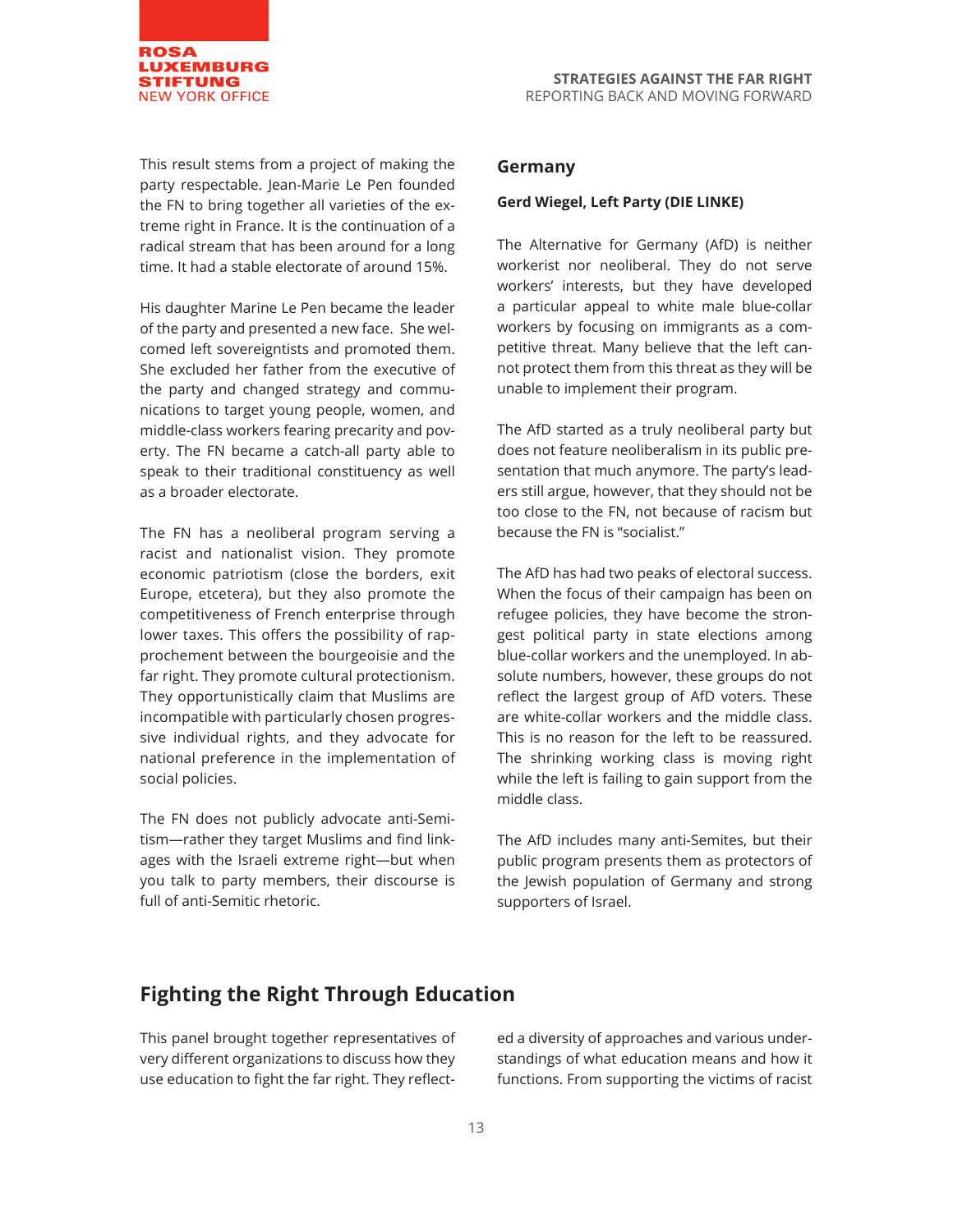

violence to bringing the activities of the far right into the light to preserving the tragic lessons of history, there are many ways in which education is part of this struggle.

#### **Evelyn Schlatter, Senior Analyst, SPLC Intelligence Project**

At the heart of neo-fascist and far-right groups is gender. There is a weaponization of toxic masculinity. The internet is being used to recruit young men into white nationalist groups. The men's rights movement started as ideology but became strategy. The right now owns "family," "religious liberty," and "free speech." We need to reclaim this language.

The right has programs to train and educate youth in basic civics, etcetera. We should be doing this as well. Politics is local. We need to get to know our neighbors. We need to get involved in our communities.

A favorite tactic of mine is the big gay dance party. This provides a fun way to oppose campus provocateurs who are looking for confrontation. Anti-fascist groups that show up to shut down these speakers are playing into their hands and helping to create "proud boys" and neo-Nazi fight clubs.

#### **Heike Kleffner, University of Applied Sciences in Magdeburg-Stendal**

It is crucial to provide support and counseling for victims of racist and anti-Semitic attacks. Refugees have been most affected by the new wave of racist right-wing violence. Since 2015, there have been more than two-hundred arson attacks against refugee shelters in Germany. We need to empower those who are attacked to make them important players in the fight against racism and violence.

#### **Peter Montgomery, Senior Fellow, People for the American Way**

People for the American Way serves as a counter force to this. Its *Right-Wing Watch* uses direct video and audio showing extremism. The religious right is using the language of religious liberty.

The global nature of the culture wars has become more evident, with US groups creating international organizations and branches. We need to be cautious about copying the right, but they do some things well. We should do those things too.

#### **Ash-Lee Woodard Henderson, Co-Executive Director, Highlander Research and Education Center**

Using education as a tactic to respond to the right is not copying the right. It is reclaiming our old ways. Having the strategies and tactics to respond to the right is life-saving for Black people in the United States and everywhere else. The folks who are most affected by injustice need to lead the struggles against it. This is not new work. We are still about the work of bringing people together across borders to save their own lives. We actually teach people what the difference is between strategies and tactics. We teach people that what transforms society is building up mutuality and trust—in other words, kinship—not transactional campaigns.

#### **Terri Johnson, Executive Director, Center for New Community**

We sometimes assume that education works such that if people know better, they will do better. We ask, "How can we train people out of this?" We are missing so much because our strategies have been limited. We have to be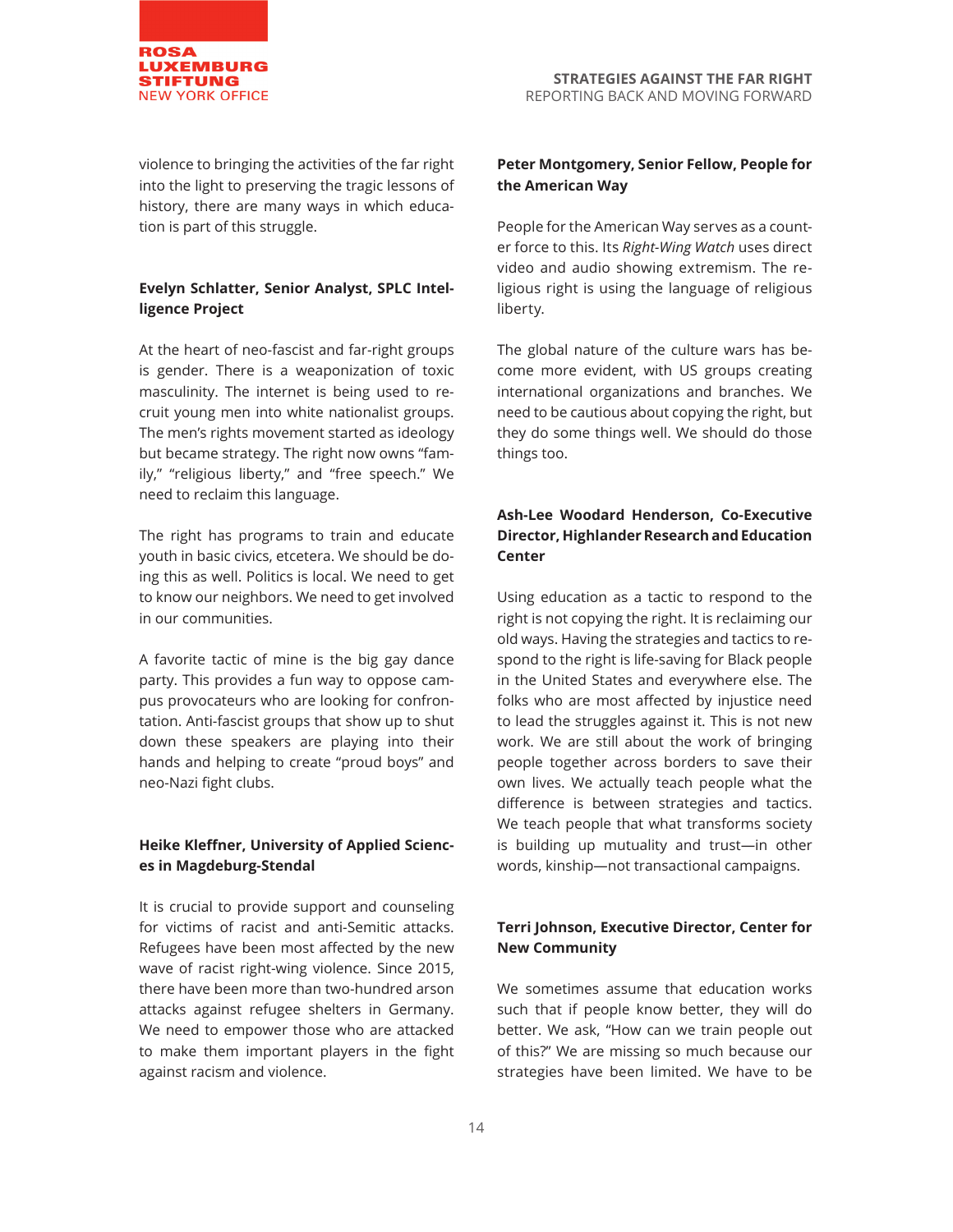

honest that we are not dealing with our own liberal Islamophobia, our own anti-Blackness, etcetera. We let ourselves off the hook around the class question because we are "on the left." We cannot talk about class without talking about race, gender, and all the rest.

#### **Soya Jung, ChangeLab**

Racist violence is nothing new. It is central to the entire history of the United States. It is embedded in the political economy of the US. Education is not just about a PowerPoint slide or a curriculum. We need people on the ground with knowledge of right-wing movements applying this knowledge in real time. We need to grapple with platitudes about organizing that do not make sense in all contexts.

#### **Karin Heddinga, Neuengamme Concentration Camp Memorial Center**

With every group that visits the Neuengamme Concentration Camp Memorial Center, we seek to show them continuities with the past as well as fractures. People are often surprised to learn when the National Socialists began.

They learn that giving people numbers instead of names, along with triangles, stars, and so on, was done in order to deprive them of the humanity that is needed for resistance, as well as to divide and conquer them.

When people vote, they need to know that those who they vote for will gain power. Don't vote to teach someone a lesson. There are consequences.

# **Discussion Groups**

During the second breakout session, we broke into small groups where we discussed organizing, education, and strategy.

There is a need to engage in deep grassroots organizing. We need to build alternative institutions in order to overcome alienation, which breeds attraction to the far right. We need movement centers, especially in rural areas, fighting to take down and weaken the far right. We need a platform—a membership organization funded by its members. We need to build a greenhouse to develop our ideas.

Education is an important area of focus. European and American models of political education are very different. In the US, political education is funded by philanthropic institutions, NGOs, and charities. Liberal organizations get more funds while smaller or more radical organizations are mostly self-financed by individual contributions. Work around hate crimes and anti-radicalism can function like industries. In the EU, public money and state programs are dominant.

Within universities, at least in the United States, politicization happens almost completely at an individual level. Academic institutions are pressured to keep a bipartisan image in order to get approval and funding. Progressive institutions are reluctant to fund research. They tend to support organizations that are focused on offering solutions, not analysis. And more analysis is needed.

The right is attacking students and faculty at universities. We need to defend them.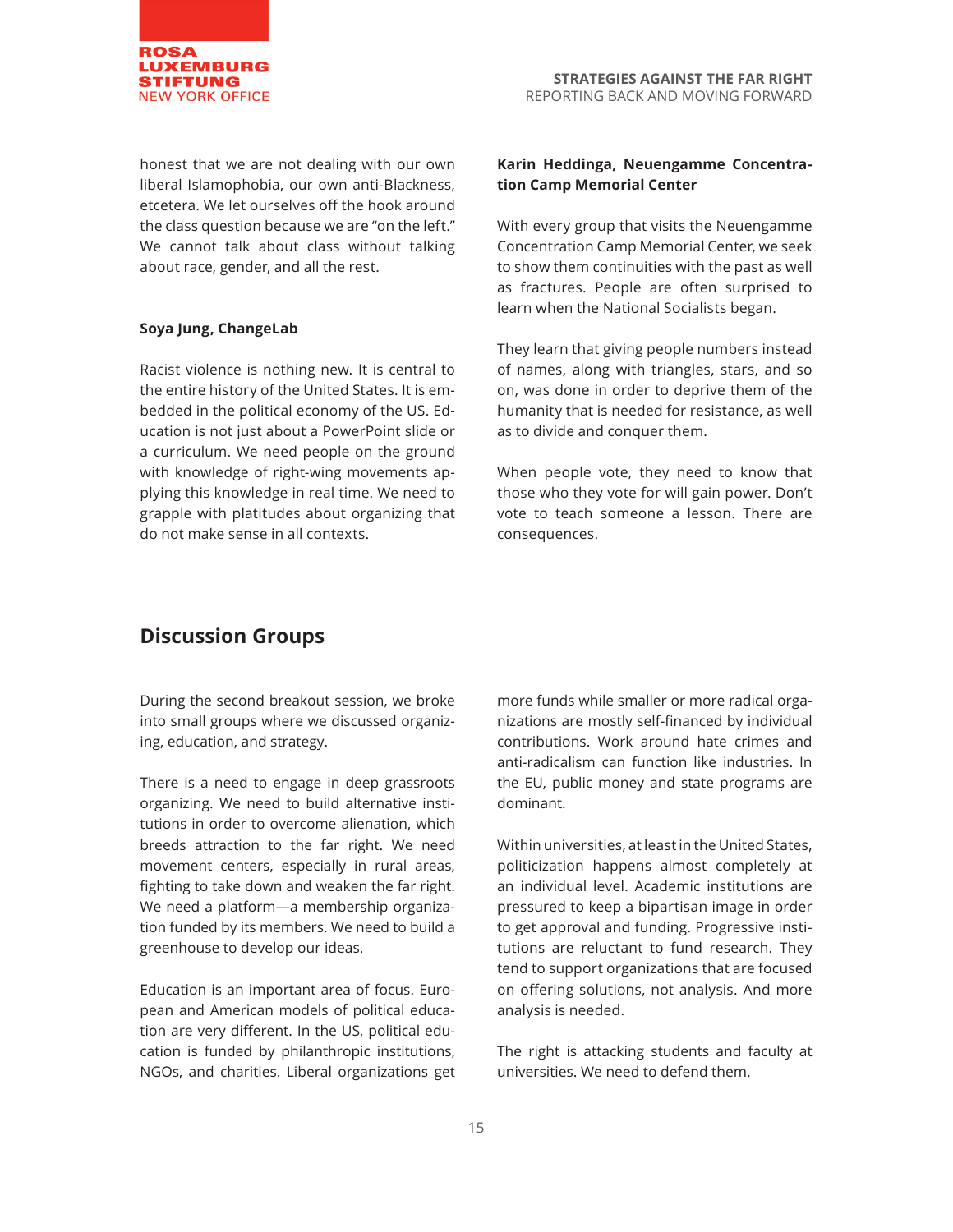

In Europe, schools still function as the main space for primary politicization. Text books, history curricula, and memory politics are important in this process.

There is a tension between short-term tactics and long-term strategies, between immediate action and transformative demands. We do not all need to do the same things. There is a need for division of labor on the left.

We need collaboration, not just coordination. We need to communicate face-to-face, not just online. We need to have opportunities to reunite. There is a need to collectivize and amplify offline voices. We need bridges. We need to talk to each other.

We need to construct a left pole that offers people an alternative in real life. Left populism is one way to fight the far right.

Voting rights need protection. The 2020 census and election will make this a crucial year.

We need to address the coalescence of the far right with the center right. We need to fight the normalization of the far right.

There is a need to build out tactics, strategies, and visions in ways that emphasize their potential connective tissue. It is important to include and to center the most affected people. Only then is there the possibility to show a real impact.

# **Case Study IV: Fighting the Right with Left Populism?**

#### **Spain**

#### **Vicente Rubio-Pueyo, Podemos**

Spain is a sort of exception. There is no significant party to the right of the ruling Popular Party (PP). To be sure, the PP is one of the most right-wing parties among traditional conservative parties in Europe. However, the Indignados Movement helped to stem the emergence of a right-wing interpretation of the crisis and built a progressive framing of the crisis.

Podemos' vocabulary is influenced by Gramscian vocabulary. Since its formation, Podemos has done the opposite of what the left usually does. There was a break with the traditional formations of the left. In the crisis, there was room to go beyond the usual responses of the left. Everything was shaken up, and there was room for a complete political realignment. There was an opportunity to build a new center and a new

political common sense. There was a winning attitude, breaking with the often melancholy mood on the left. Podemos has always stressed the practicality of its proposals.

Podemos' secretary-general, Pablo Iglesias, became famous as a television commentator before the party formed. There has been an effort to enter mainstream TV and much thought about how to get radical ideas into the public sphere.

A populist movement needs an enemy. For Podemos, this enemy is "*la casta.*" *La casta* is a popular way to indicate the collusion between political and economic elites. There has been the development of a left patriotism. To be a patriot is to pay taxes that help sustain public services and social rights. There has been a stress on sovereignty in relation to Europe but also as part of a critique of the European division of labor, which seems to relegate Spain to a reliance on tourism and real estate.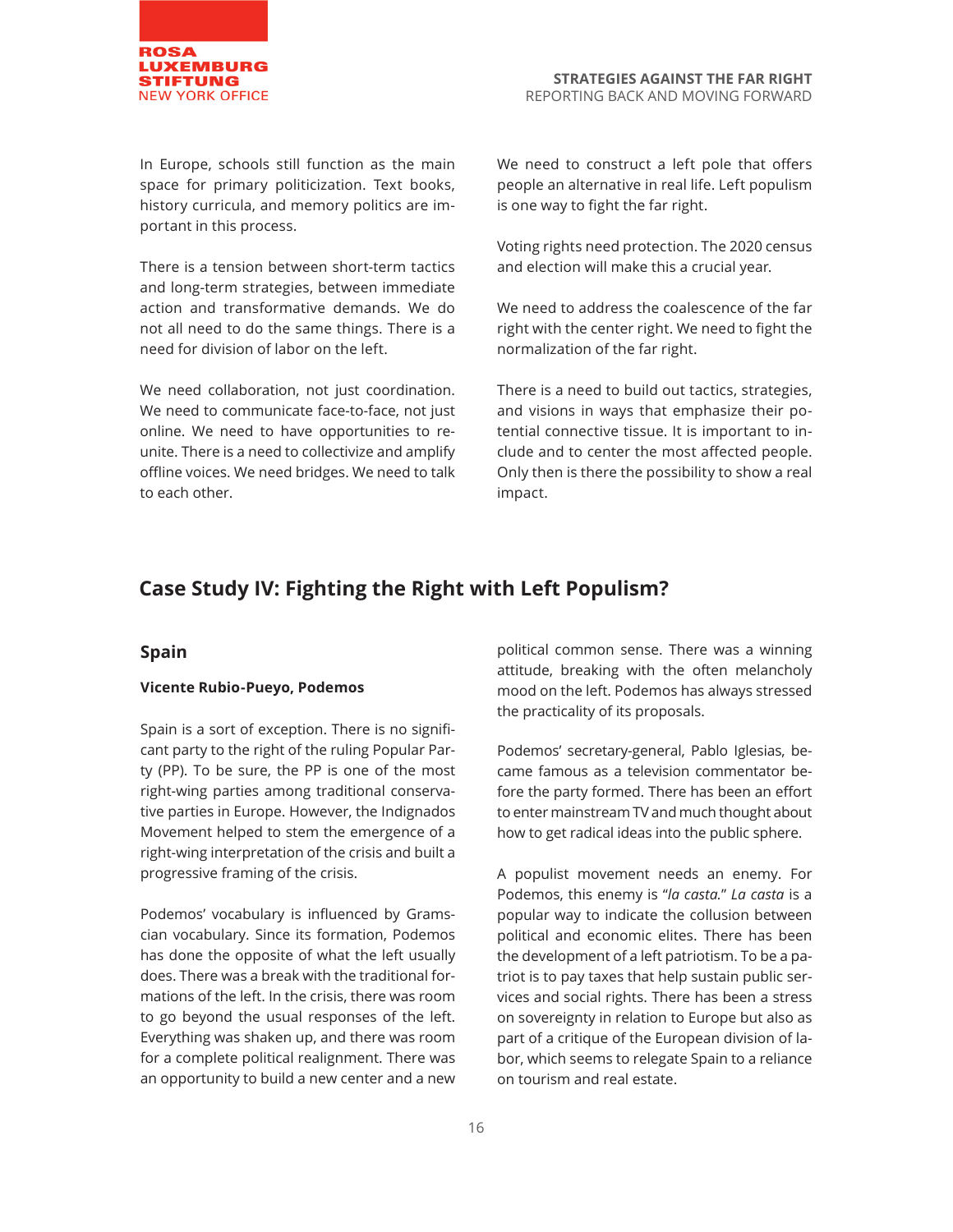

#### **Greece**

#### **Yiannis Bournous, Head Responsible for European and International Affairs, SYRIZA**

SYRIZA provides an example of a left populism that helped stem the rise of right populism. Greece does not have a Front National, and Golden Dawn's support seems to have stabilized at a very low level.

In Greece, populism has been labeled as hollow demagoguery and clientelism. PASOK—the social democratic party—was guilty of this, but so were the conservative parties. The so-called Alexis Tsipras generation that took control of SYRIZA learned the notion of hegemonic politics from Latin American left populists like Luiz

Inácio Lula da Silva in Brazil, Hugo Chávez in Venezuela, and Evo Morales in Bolivia.

Prior to elections, SYRIZA was energetically involved in the Movement of the Squares, which emerged out of the economic crisis and subsequent austerity. People in the squares demanded a voice and became the people against austerity. SYRIZA inserted itself into the new polarities: The people versus the elite and anti-austerity versus austerity. They claimed patriotism for the left and allied it with anti-establishment discourse: There are two Greeces.

The right have been better Gramscians than us. They have been doing hegemonic politics better than we have. That needs to change, now.

## **Media Strategies Against the Far Right**

#### **Angela Nagle, Author of** *Kill All Normies: Online Culture Wars from 4Chan and Tumblr to Trump and the Alt-Right*

There are several very popular alt-right online video channels, including Rebel Media. They are expert at the use of media.

They are like Gramscians: We can't get into normal politics, so we will change the culture then politics will come to us. They are also Chomskian, in a way: They hate the mainstream media (MSM) and are convinced the MSM is conspiring against them.

There is a great danger in giving too much coverage to the far right. We need more video content to counter their content, which is very influential. We need people who can go on television and make an argument in five seconds.

#### **Sarah Jaffe, Nation Institute Fellow**

MSM is used as a slur by both the right and the left. It's not an exaggeration to say that corporate broadcast media made Trump president, but there are levers we can move. Fewer and fewer corporations own the media, and without middle-of-the-road publications, the only option is being in your own bubble.

We need to get our stories into the media that people are consuming. I talk to people in the heartland, but I haven't been writing for them. People at the Carrier plant are not reading *The Nation*. When BLM came onto the scene, there was a bump in hiring Black reporters because even left-wing publications didn't have any.

The mainstream beltway press has a really inflated understanding of its own importance. Trump's slights against them make them mad,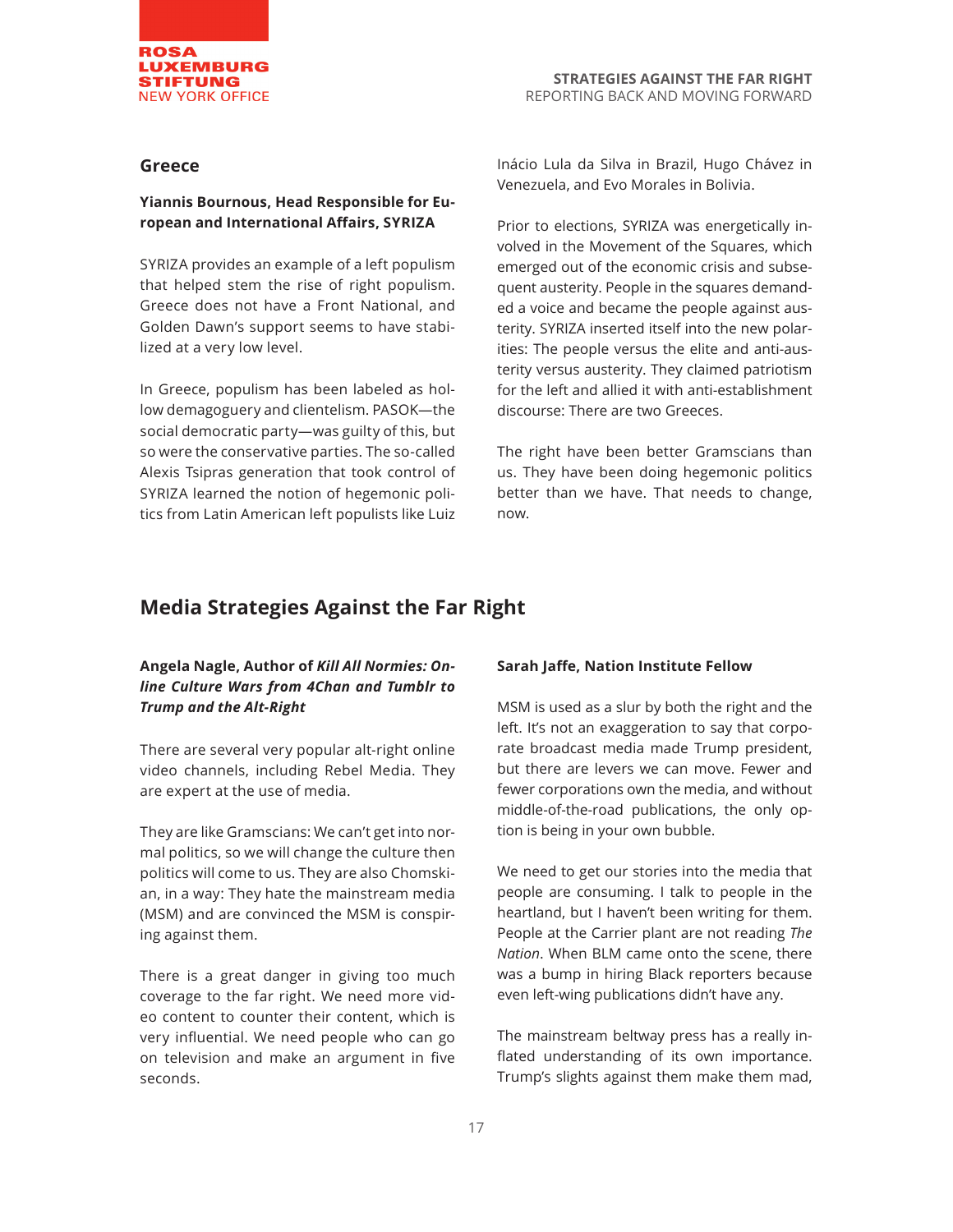

so they start acting like journalists. Budget cuts mean that a lot of editors are young, and this generation has more sympathy for people like us. There are openings in non-explicitly political parts of the mainstream media.

#### **Max Böhnel, US Correspondent,** *Neues Deutschland* **(Berlin)**

The MSM in German-speaking countries has no strategy against the populist right. The AfD's media strategy was leaked, so we know what it is. They provoke the media with taboo-breaking statements. Then they distance themselves from the original statement. Then others accuse the media of lying. They get coverage at each turn. This strategy has led to massive media coverage, and any story about the AfD gets high click rates on social media. The media can hide behind their mandate and their place in the national media landscape. They are bound by law to be neutral and balanced and to cover all voices. The whole media framework, which is public, is being pulled further and further to the right.

*Neues Deutschland*—a socialist daily associated with the Left Party—has a policy of no interviews with the far right and no advertisements from them. There is no possibility of democratic exchange with them. *Neues Deutschland* has also decided to report extensively on anti-fascist activities.

Compared to German-speaking countries, what is striking about the United States is the ubiquity of far right-wing media. For millions of Americans, this is the only source of information. In Europe, privately owned far-right media remains on the margins.

#### **Bhaskar Sunkara, Founding Editor and Publisher,** *Jacobin* **Magazine**

By numbers, *Jacobin* is the largest socialist publication in the United States since at least the 1970s, but the circulation is very small considering the size of the country. *Jacobin* has an online audience of around 1.5 million readers. There are opportunities for left-wing niches in a the current fragmented media environment.

The media we need as part of a majoritarian movement will look different than what we see now on the left and will truly reflect people's lived experiences. *Jacobin* can be a spark to start moving toward this. The best way to oppose the right is to promote an alternative to the center.

One of the reasons that a provocateur like Milo Yiannopoulos is so successful is that the American rhetorical tradition is dying off. We need to train people for media appearances. We need a cult of extreme competency. We need the best design and polished videos. We should be aware of our own niche and recognize that this is just step one in a broader media strategy.

In the last instance, media reflects its class interests, even though editors and journalists may have relative autonomy.

# **Connective Tissue: From Frontline Strategies to Long-term Transformation**

**Bill Fletcher Jr, Senior Scholar, Institute for Policy Studies; Kent Wong, Director, Labor Center at UCLA; Maria Svart, National Di-**

**rector, Democratic Socialists of America; and Liz Fekete, Director, Institute of Race Relations**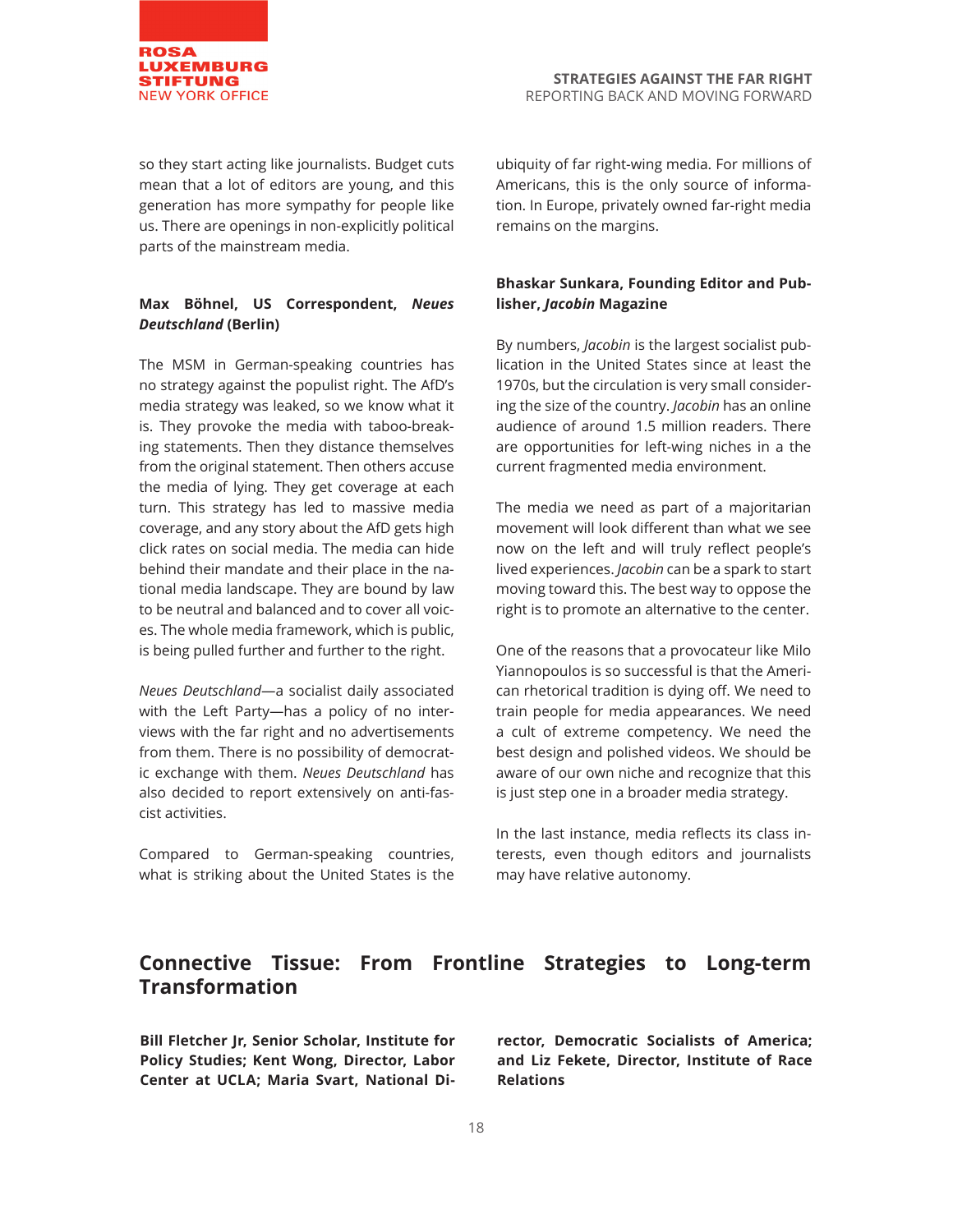

We on the left neither know ourselves nor our enemy. That's why we keep losing. In order to start the process of knowing ourselves and our enemy, Bill Fletcher led the group in a preliminary "SWOT" exercise to identify the strengths and weaknesses of the far right and of our side, as well as the opportunities and threats that we face.

In the United States, the right has many strengths, including control of all three branches of government, money, corporate media, their own media, a committed core constituency, a clear narrative and vision for the future, a sophisticated online apparatus, guns, a willingness to use violence, ruthless demagoguery, alternative facts, home schooling, partnership with the religious right, international momentum, diversity of tactics, an intellectual infrastructure, and an implementation strategy.

The US left, however, also has many strengths, including anger, sensitivity, and common sense; the support of young people; facts; stories of success, in the US and elsewhere; media representation; fighting a system that is prone to crisis; young, thoughtful, and effective leaders; an ability to change the narrative; moral superiority (though this may also be a weakness); respected leaders; a history of resistance; feminists; our own momentum; humor; the global human rights movement; international solidarity; and diversity.

The US right faces a number of weaknesses, including opposition from segments of the corporate media, a reliance on empty promises and lies, loss of the popular vote, rivalries within the right, an unpopular agenda, corruption and consequent anger, a lack of facility with pop culture, shifting demographics, fear, lack of control of the big cities, a crisis-prone system, institutional resistance, overreach, declining diplomatic relations, inability to mobilize large groups, scandals, and a lack of explicit policy goals.

Donald Trump is bad for the extreme right in Europe. He is a con man. The extreme right in Europe is loud, arrogant, and full of hubris. The momentum is with us. When they are in power, they make a mess of it. We have a coherent program. They don't. We have to move with the times, and we need an inclusive discussion of who the left is. People are full of rage, and a single spark can start a prairie fire.

The US left has weaknesses, including a sense of moral superiority, fragmentation, loss of working class jobs, a lack of class consciousness, political correctness and "call out" culture, lack of mass organization, the Democratic Party and its zombie leadership, lack of money and dependence on wealthy funders, the abandonment of electoral politics by the ideological left, elitism, generational discontinuity, a lack of investment in movement infrastructure outside of cities, aversion to risk-taking, racial division and racism, the reproduction of a toxic culture within the movement, lack of discipline, lack of vision, being overly critical of each other, a lack of unified narrative, a strong divide between theory and practice, territorialism and competition, inaccessible spaces and language, and a lack of spaces to discuss and develop strategy.

The US labor movement is in deep crisis. Only one in twenty private-sector workers are union members. At the same time, there are significant organizing campaigns and victories.

There are numerous opportunities for the US left, including the necessity of action around climate change, frustration with war, the unpopularity of "Trumpcare," the growing capitalist crisis and the increasing willingness of people to oppose capitalism, the movement to protect one another, growing political polarization, the internet, the election and census of 2020, the discrediting of mainstream political parties, legal tools, and the instability of the right.